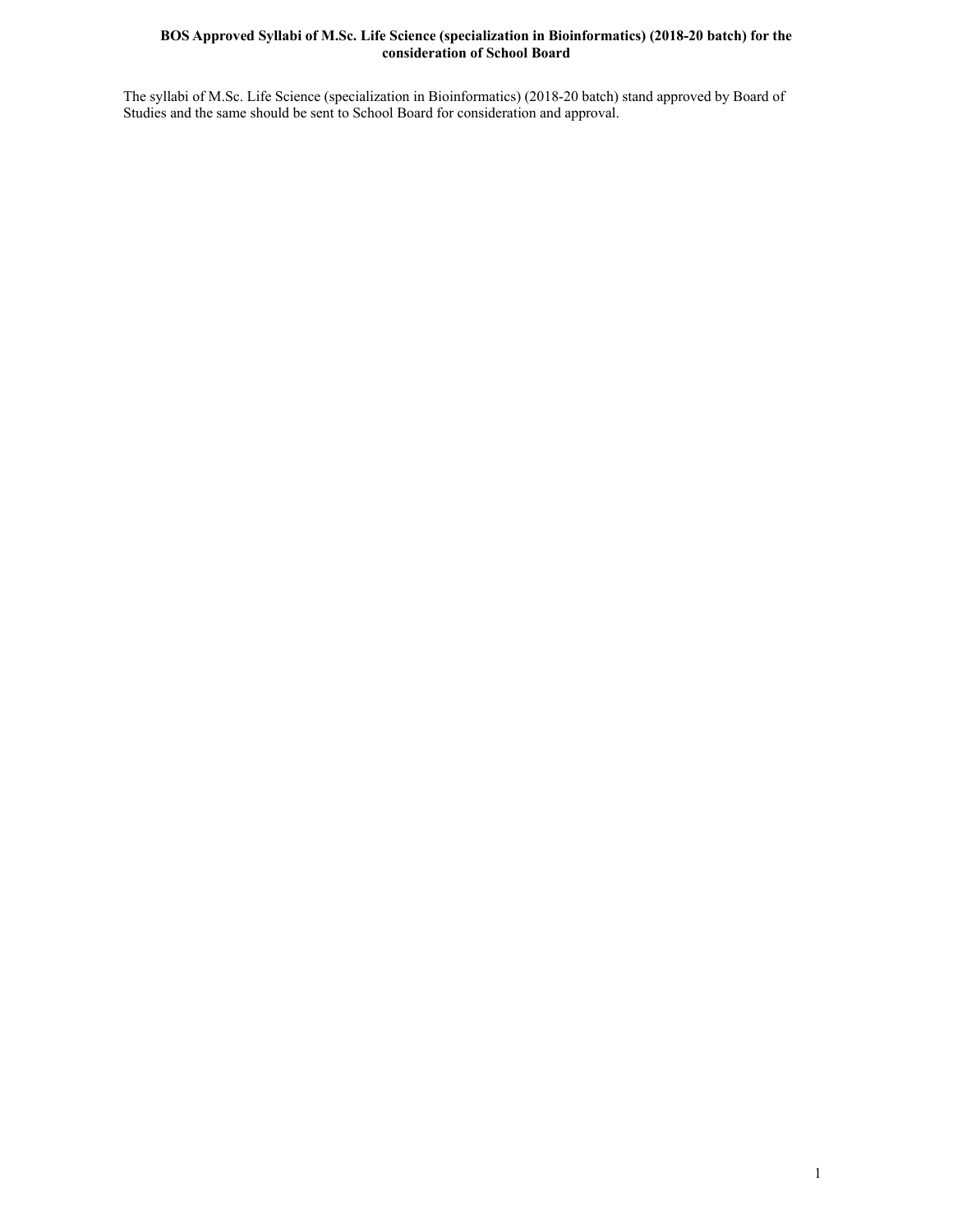|  | M.Sc. Life Sciences (specialization in Bioinformatics) for 2018-20 Batch |  |
|--|--------------------------------------------------------------------------|--|
|--|--------------------------------------------------------------------------|--|

|       |                                                 |                                                                      | Semester-1  |                |          |   |                |                |    |                          |    |              |  |
|-------|-------------------------------------------------|----------------------------------------------------------------------|-------------|----------------|----------|---|----------------|----------------|----|--------------------------|----|--------------|--|
|       |                                                 | <b>Course Title</b>                                                  | Course      | L              | T        | P | $C_{r}$        |                |    | % Weightage              |    |              |  |
| S.No. | <b>Paper Code</b>                               |                                                                      | <b>Type</b> |                |          |   |                | a              | b  | c                        | d  | <b>Marks</b> |  |
|       | LBI.506                                         | <b>Chemical Biology</b>                                              | EF          | $\overline{2}$ |          |   | $\overline{2}$ | 25             | 25 | 25                       | 25 | 50           |  |
| 2     | LBI.507                                         | Cell and Molecular Biology                                           | CC          | 3              |          |   | 3              | 25             | 25 | 25                       | 25 | 75           |  |
| 3     | LBI.508                                         | <b>Basics of Biochemistry</b>                                        | CC          | 4              |          |   | 4              | 25             | 25 | 25                       | 25 | 100          |  |
| 4     | LBI.509                                         | Concepts of Genetics                                                 | CC          | 3              |          |   | 3              | 25             | 25 | 25                       | 25 | 75           |  |
| 5     | LBI.510                                         | Mathematics for Biologists                                           | CF          | 4              |          |   | 4              | 25             | 25 | 25                       | 25 | 100          |  |
| 6     | LBI.597                                         | Credit Seminar                                                       | CC          |                |          | 4 | $\overline{2}$ | $\overline{a}$ |    | $\overline{\phantom{0}}$ | -  | 50           |  |
| 7     |                                                 | <b>Elective Course 1</b>                                             | <b>DSE</b>  | 4              |          |   | $\overline{4}$ | 25             | 25 | 25                       | 25 | 100          |  |
| 8     |                                                 | Interdisciplinary Course-1                                           | <b>IDE</b>  | $\overline{c}$ |          |   | $\overline{2}$ | 25             | 25 | 25                       | 25 | 50           |  |
|       |                                                 | <b>Total Sem-1</b>                                                   |             | 21             | $\bf{0}$ | 6 | 24             | ۰              |    |                          |    | 600          |  |
|       |                                                 | Elective -I (Opt any one course from the following Elective courses) |             |                |          |   |                |                |    |                          |    |              |  |
| 9     | LBI.511                                         | <b>Biological Databases and management</b><br>Systems                | <b>DSE</b>  | 3              |          |   | 4              | 25             | 25 | 25                       | 25 | 100          |  |
| 10    | LBI.512                                         | Introduction to Computational Sciences                               | <b>DSE</b>  | 4              |          |   | 4              | 25             | 25 | 25                       | 25 | 100          |  |
|       | Interdisciplinary courses for other departments |                                                                      |             |                |          |   |                |                |    |                          |    |              |  |
| 11    | LBI.513                                         | <b>Bioinformatics</b>                                                | <b>IDE</b>  | 2              |          |   | $\mathfrak{D}$ | 25             | 25 | 25                       | 25 | 50           |  |

|                                                |         |                                                                       | <b>Semester 2</b> |                |                          |                          |                |                |    |             |    |              |
|------------------------------------------------|---------|-----------------------------------------------------------------------|-------------------|----------------|--------------------------|--------------------------|----------------|----------------|----|-------------|----|--------------|
|                                                | Paper   |                                                                       | Course            |                |                          |                          |                |                |    | % Weightage |    |              |
| S.No.                                          | Code    | <b>Course Title</b>                                                   | <b>Type</b>       | L              | T                        | P                        | Cr             | a              | b  | c           | d  | <b>Marks</b> |
|                                                | LBI.521 | <b>Essentials of Immunology</b>                                       | CC                | 3              |                          |                          | 3              | 25             | 25 | 25          | 25 | 75           |
| $\overline{c}$                                 | LBI.522 | Sequence Analysis                                                     | CC                | 3              | $\overline{\phantom{a}}$ |                          | $\mathcal{E}$  | 25             | 25 | 25          | 25 | 75           |
| 3                                              | LBI.523 | Scripting Languages for Data<br>Analysis                              | CC                | 3              | L,                       | $\overline{\phantom{a}}$ | 3              | 25             | 25 | 25          | 25 | 100          |
| 4                                              | CCC.522 | <b>Statistical Mechanics</b>                                          | CC                | 4              | $\blacksquare$           | -                        | $\overline{4}$ | 25             | 25 | 25          | 25 | 100          |
| 5                                              | LBI.525 | Data Analysis (Practical)                                             | <b>SEC</b>        | $\blacksquare$ | $\overline{a}$           | 6                        | 3              | $\blacksquare$ |    |             |    | 50           |
| 6                                              | LBI.527 | <b>Biomolecular Structure Modelling</b><br>(Practical)                | <b>SEC</b>        |                | ٠                        | 6                        | 3              |                |    |             |    | 50           |
| 7                                              |         | Elective Course-2                                                     | <b>DSE</b>        | 3              | $\blacksquare$           | $\overline{\phantom{0}}$ | $\mathcal{E}$  | 25             | 25 | 25          | 25 | 100          |
| 8                                              |         | Interdisciplinary course-2                                            | <b>IDE</b>        | $\overline{2}$ | $\overline{\phantom{a}}$ |                          | $\overline{c}$ | 25             | 25 | 25          | 25 | 50           |
| 9                                              |         | <b>Total Sem-2</b>                                                    |                   | 18             |                          | 12                       | 24             |                |    |             |    | 600          |
|                                                |         | Elective -II (Opt any one course from the following Elective courses) |                   |                |                          |                          |                |                |    |             |    |              |
| 11                                             | LBI.526 | <b>Biomolecular Structure Modeling</b><br>and drug design             | <b>DSE</b>        | 3              |                          |                          | 3              | 25             | 25 | 25          | 25 | 100          |
| 12                                             | CCC.521 | Quantum Chemistry                                                     | <b>DSE</b>        | $\overline{2}$ |                          |                          | 3              | 25             | 25 | 25          | 25 | 100          |
| Interdisciplinary course for other departments |         |                                                                       |                   |                |                          |                          |                |                |    |             |    |              |
| 14                                             | LBI.528 | Molecular Phylogenetics                                               | <b>IDE</b>        | $\mathfrak{D}$ |                          |                          | $\mathfrak{D}$ | 25             | 25 | 25          | 25 | 50           |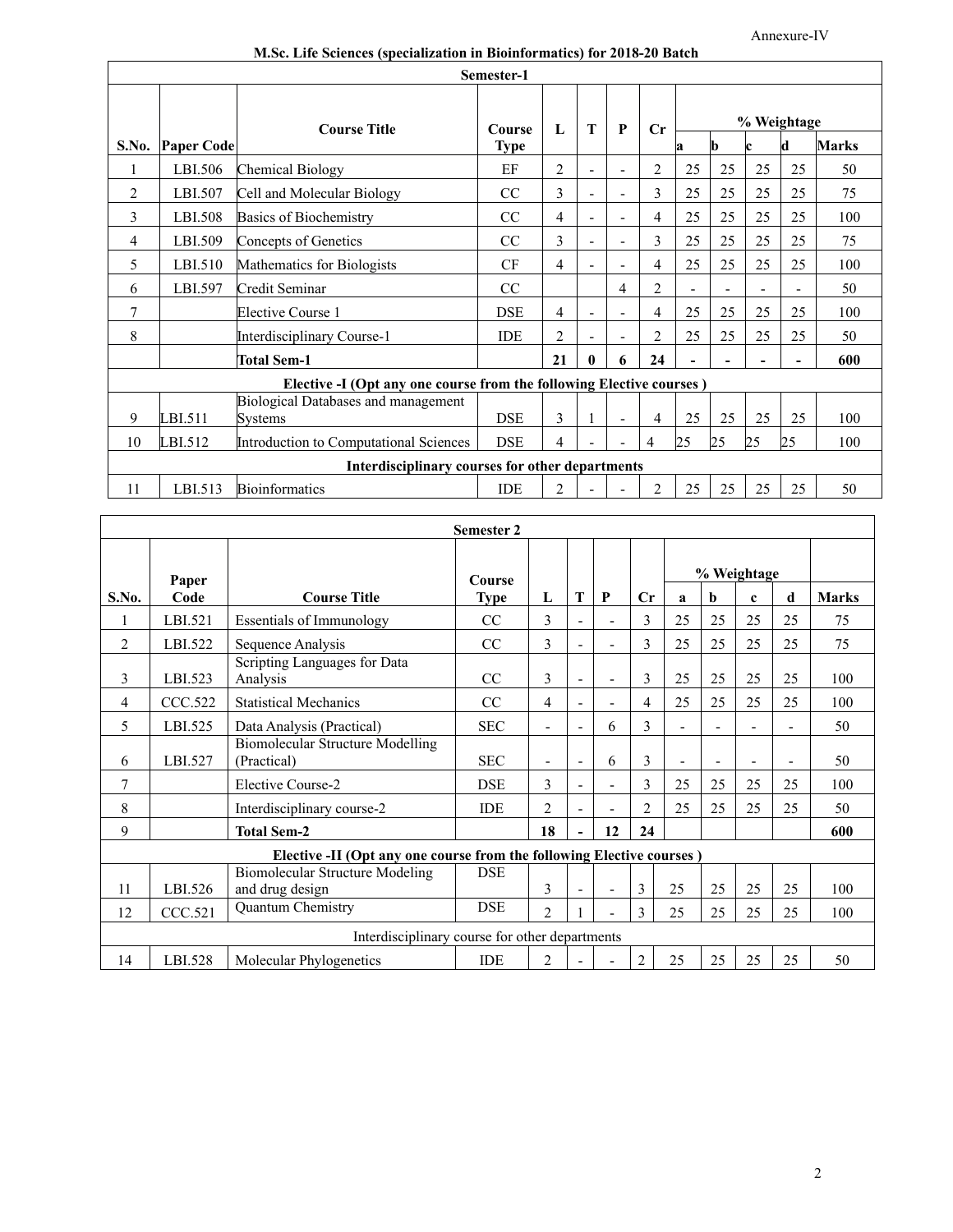|                |         |                                                    | Semester-3    |                          |                          |                          |                |                              |             |                          |    |              |
|----------------|---------|----------------------------------------------------|---------------|--------------------------|--------------------------|--------------------------|----------------|------------------------------|-------------|--------------------------|----|--------------|
|                | Paper   |                                                    | <b>Course</b> |                          |                          |                          |                |                              | % Weightage |                          |    |              |
| S.No.          | Code    | <b>Course Title</b>                                | <b>Type</b>   | L                        | T                        | P                        | $\mathbf{C}$ r | $\bf{a}$                     | b           | $\mathbf c$              | d  | <b>Marks</b> |
| 1              | LBI.551 | Ecology and Environment                            | CC            | 4                        | $\overline{\phantom{0}}$ | $\blacksquare$           | 4              | 25                           | 25          | 25                       | 25 | 100          |
| $\overline{c}$ | LBI.552 | Evolutionary and<br>Developmental Biology          | <sub>CC</sub> | 3                        | $\blacksquare$           | $\blacksquare$           | 3              | 25                           | 25          | 25                       | 25 | 75           |
| 3              | LBI.553 | Microbiology                                       | CC            | $\overline{c}$           |                          | $\blacksquare$           | $\overline{2}$ | 25                           | 25          | 25                       | 25 | 75           |
| $\overline{4}$ | LBI.554 | Complex Algorithms in<br><b>Bioinformatics</b>     | CC            | 3                        | $\blacksquare$           | $\overline{\phantom{0}}$ | $\mathfrak{Z}$ | 25                           | 25          | 25                       | 25 | 100          |
| 5              | LBI.555 | Complex Algorithm in<br>Bioinformatics (Practical) | <b>SEC</b>    | ۰                        | $\overline{\phantom{a}}$ | 6                        | 3              | $\qquad \qquad \blacksquare$ |             | $\overline{\phantom{0}}$ |    | 50           |
| 6              | LBI.556 | <b>Molecular Dynamics</b>                          | <sub>CC</sub> | 4                        |                          | ۳                        | 4              | 25                           | 25          | 25                       | 25 | 100          |
| 7              | LBI.557 | Computational Genomics and<br>Proteomics           | CC            | $\overline{c}$           | $\blacksquare$           | $\overline{\phantom{0}}$ | 2              | 25                           | 25          | 25                       | 25 | 50           |
| 8              | LBI.558 | Molecular Dynamics (Practical)                     | <b>SEC</b>    | $\overline{\phantom{0}}$ | $\overline{a}$           | 6                        | 3              | 25                           | 25          | 25                       | 25 | 50           |
| 9              |         | <b>Total Sem-3</b>                                 |               | 18                       |                          | 12                       | 24             |                              |             |                          |    | 600          |

|                | Semester-4    |                                |                       |                          |                          |                          |                |             |    |              |    |      |
|----------------|---------------|--------------------------------|-----------------------|--------------------------|--------------------------|--------------------------|----------------|-------------|----|--------------|----|------|
| S.No.          | Paper<br>Code | <b>Course Title</b>            | Course<br><b>Type</b> | L                        | т                        | $\mathbf{P}$             | $\mathbf{C}$ r | % Weightage |    |              |    |      |
|                |               |                                |                       |                          |                          |                          |                | a           | b  | $\mathbf{c}$ | d  | e    |
|                | LBI.571       | <b>Systems Biology</b>         | <sub>CC</sub>         | 3                        |                          | $\overline{\phantom{a}}$ | 4              | 25          | 25 | 25           | 25 | 100  |
| 2              | LBI.572       | Molecular Evolution            | CC                    | 3                        | $\overline{\phantom{0}}$ | $\overline{\phantom{0}}$ | 3              | 25          | 25 | 25           | 25 | 100  |
| 3              | LBI.573       | Value Added Course             | <b>VAC</b>            | $\mathbf{1}$             | -                        | -                        |                | 25          | 25 | 25           | 25 | 100  |
| $\overline{4}$ | LBI.574       | <b>NET</b> preparatory Course  | <b>DEC</b>            | 2                        | ٠                        | $\overline{\phantom{a}}$ | 2              | 25          | 25 | 25           | 25 | 100  |
| 5              | LBI.575       | <b>BINC</b> preparatory Course | <b>DEC</b>            | 2                        | $\overline{\phantom{0}}$ | $\overline{\phantom{0}}$ | $\overline{2}$ | 25          | 25 | 25           | 25 | 100  |
| 6              | LBI.599       | M.Sc. Project Work             | EP                    | $\overline{\phantom{0}}$ | ÷.                       | 24                       | 12             | ۰           |    |              | ۰  | S/US |
|                |               | <b>Total Sem-4</b>             |                       | 11                       |                          | 24                       | 24             |             |    |              |    | 300  |

a. Continuous Assessment: Based on Objective Type Tests

b. Pre-Scheduled Test-1: Based on Objective Type & Subjective Type Test (By Enlarged Subjective Type)

c. Pre-Scheduled Test-2: Based on Objective Type & Subjective Type Test (By Enlarged Subjective Type)

d. End-Term Exam (Final): Based on Objective Type Tests

e. Total Marks

CC : Core Course<br>VAC : Value Added

- VAC : Value Added Course<br>EP : Elective Project
- EP : Elective Project<br>SEC : Skill Enhanceme
- : Skill Enhancement Course
- IDE : Interdisciplinary Course<br>DSE : Discipline Specific Cours
- DSE : Discipline Specific Course<br>
EF : Elective Foundation
- EF : Elective Foundation<br>
CF : Compulsory Foundation
- : Compulsory Foundation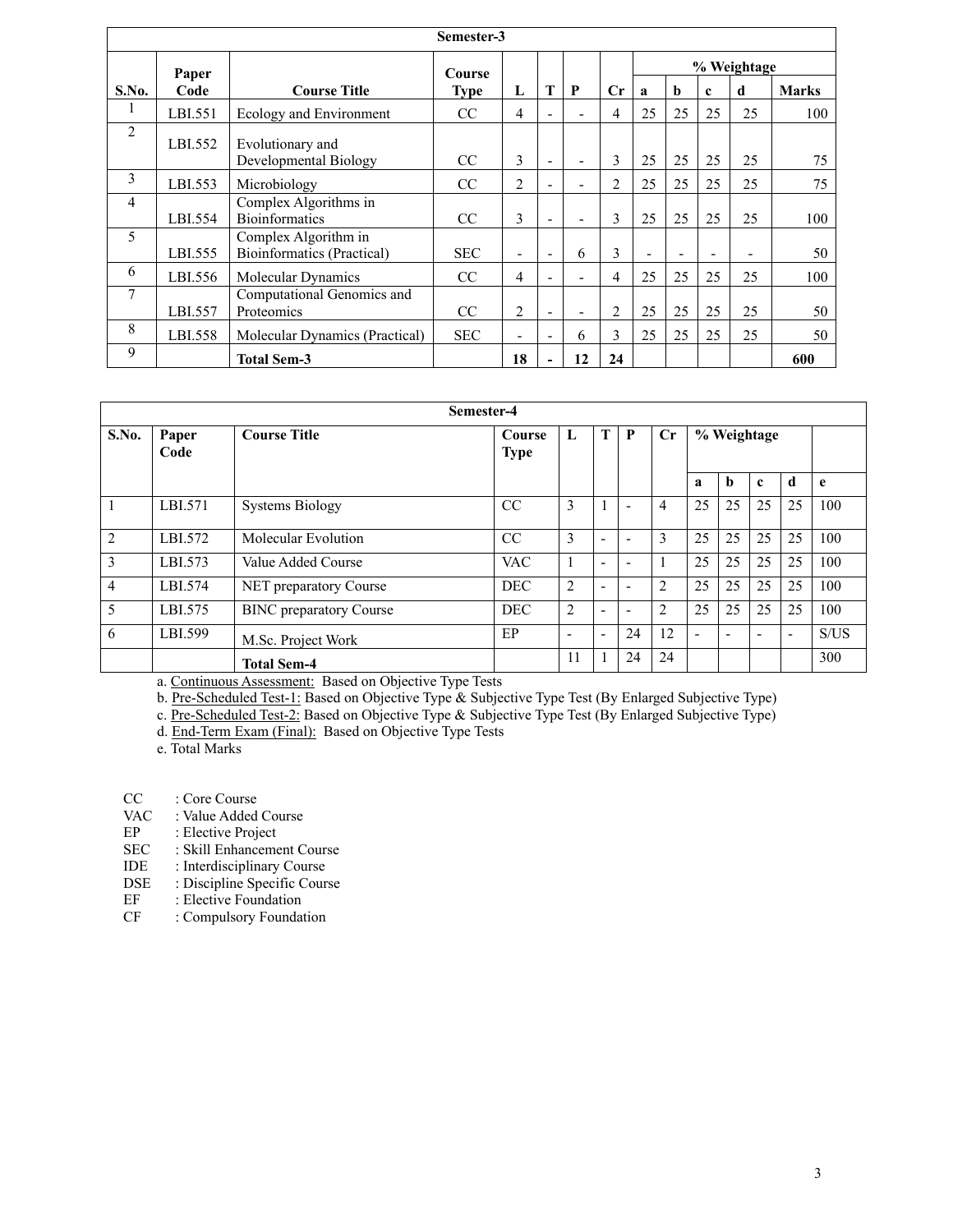4

Annexure II

| <b>Course Title: Chemical Biology</b> |              |   |         |       |
|---------------------------------------|--------------|---|---------|-------|
| Paper Code: LBI.506                   | $\mathbf{r}$ | D | Credits | Marks |
| <b>Semester: I</b>                    |              |   |         | 50    |
|                                       |              |   |         |       |

**Course Objective and Learning Outcomes:** The objective of this subject is to ensure that a student learns basis of Chemical Biology.

**Unit I** 10 Hours **10 Hours** Atomic structure and chemical bonding: Bohr model, spectrum of hydrogen atom, quantum numbers; Wave-particle duality, de Broglie hypothesis; Uncertainty principle; Qualitative quantum mechanical picture of hydrogen atom, shapes of s, p and d orbitals; Electronic configurations of elements (up to atomic number 36); Aufbau principle; Pauli's exclusion principle and Hund's rule; Orbital overlap and covalent bond; Hybridisation involving s and p orbitals only. Concept of atoms and molecules; Mole concept; Chemical formulae; Concentration in terms of mole fraction, molarity, molality and normality.

## **Unit II** 10 Hours **10 Hours**

Chemical equilibrium: Law of mass action; Equilibrium constant, Le Chatelier's principle (effect of concentration, temperature and pressure); Significance of  $\Delta G$  and  $\Delta G_0$  in chemical equilibrium; Solubility product, common ion effect, pH and buffer solutions; Acids and bases (Bronsted and Lewis concepts); Hydrolysis of salts.

## **Unit III 8 Hours**

Chemical kinetics: Rates of chemical reactions; Order of reactions; Rate constant; First order reactions; Temperature dependence of rate constant (Arrhenius equation).

**Unit IV 8 Hours**  Solid state: Classification of solids, crystalline state, seven crystal systems (cell parameters a, b, c, α, β, γ), close packed structure of solids (cubic), packing in fcc, bcc and hcp lattices; Nearest neighbours, ionic radii, simple ionic compounds, point defects.

## **Suggested Readings**

1. Physical Chemistry by A. J. Mee, James Clare Speakman, Heinemann Educational Publishers (1993)

2. Physical Chemistry by P.W. Atkins, Oxford University Press; (2014)

### **Course Title: Cell and Molecular Biology Paper Code: LBI.507**

| <b>Tapel Cour.</b> Library |   |                                    |                                          |                          |         |
|----------------------------|---|------------------------------------|------------------------------------------|--------------------------|---------|
| <b>Semester: 1</b>         | P | $\sim$<br>$\overline{\phantom{a}}$ | $\mathbf{D}$<br>$\overline{\phantom{a}}$ | <b>Predits</b><br>$\sim$ | Marks   |
|                            | ້ | .,                                 |                                          | س                        | 75<br>ີ |
|                            |   |                                    |                                          |                          |         |

## **Course Objective and Learning Outcomes:** This objective of the subject

is to ensure that a student understands the following

 a. The structures and purposes of basic components of prokaryotic and eukaryotic cells, especially macromolecules, membranes, and organelles.

- b. The structural aspects organelles.
- c. The process of mitotic cell division.

 d. The influences of changes or losses in cell function; including the responses to environmental or physiological changes, or alterations of cell function brought about by mutation.

e. The procedure of cell signaling.

## **Unit 1 15 Lectures**

Introduction to the Cell: prokaryotic and eukaryotic cells, Single cell to multicellular organisms.

Membrane Structure and Function: Models of membrane structure, membranes of intracellular organelles, Membrane transport.

Protein Secretion and Sorting: Structure and functions of intracellular organelles,

Intracellular traffic and secretory pathways, protein sorting, endocytosis and, exocytosis.

The Cytoskeleton: cell cytoskeleton and its organization including extracellular matrix, adhesions and junctions.

Cell-cell communication and cell growth: Overview of cell signaling, cell surface receptors and second messengers, cell cycle and its regulation.

## **Unit 3 15 Lectures**

Chemical structure and functions of Nucleic acids: Chemical structure of DNA and RNA

Watson-Crick model, Different forms of DNA and RNA, Organelle DNA, Regulation of nucleosome asssembly Chromatin.

Gene and Genome organization: Split genes, Overlapping genes, Transposons & retrotransposons, Gene clusters, Mechanism of DNA replication, DNA damage and their repair

## **Unit 2 12 Lectures**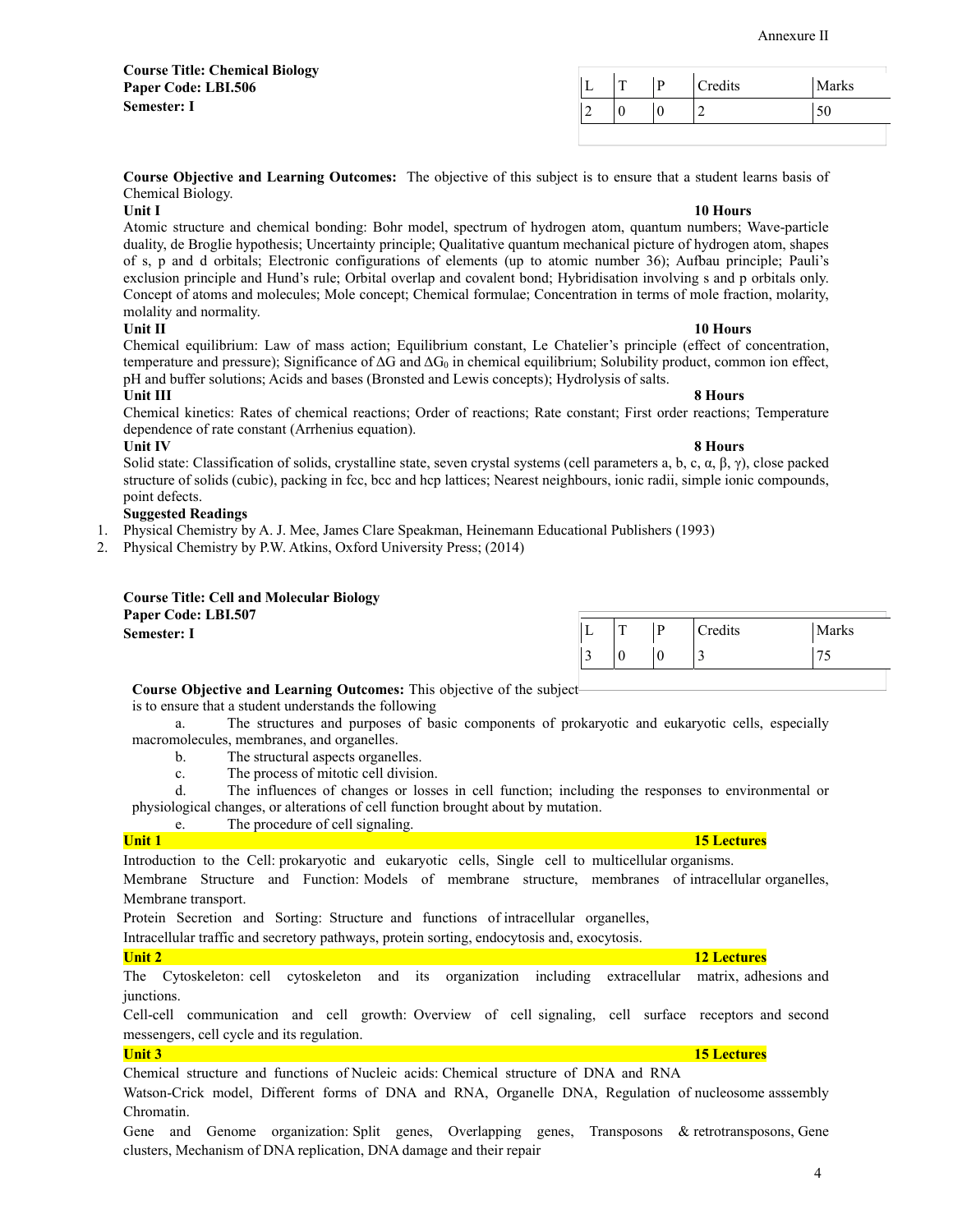| <b>Unit 4</b><br><b>15 Lectures</b>                                                                               |
|-------------------------------------------------------------------------------------------------------------------|
| Transcription<br>and mRNA Processing: transcription and transcription<br>factors, Transcriptional and             |
| posttranscriptional gene silencing, mRNA processing: Capping, Polyadenylation, Splicing, editing, mRNA stability. |
| Translation: Genetic code, the translation machinery, mechanisms of chain initiation, elongation<br>and           |
| termination, regulation of translation, post-translational modifications of proteins.                             |
| Suggested Reading:                                                                                                |
| 1. Alberts, B., Bray, D., Lews, J., Raff, M., Roberts, K. and Watson, J.D. (2010). Molecular Biology of the cell. |
| Garland publishers, Oxford.                                                                                       |
| 2. Celis, J.E. (2006). Cell biology: A laboratory handbook, Vol 1, 2, 3. Academic Press, UK.                      |
| 3. Gupta, P.K. (2008). Cytology, Genetics and Evolution. Rastogi publications, Meerut, India                      |
| 4. Karp, G. (2010). Cell and Molecular Biology: Concepts and Experiments. John Wiley & Sons. Inc. New             |
| Delhi, India.                                                                                                     |
| 5. Robertis, (2011). Cell and Molecular Biology. Lippincott Williams & Wilkins                                    |
| 6. Fasman, G.D. (1989). Practical Handbook of Biochemistry and Molecular Biology. CRC Press, Taylor and           |
| Francis Group, UK.                                                                                                |
| 7. James, D.W., Baker, T.A., Bell, S.P., Gann, A. (2009). Molecular Biology of the Gene. Benjamin Cummings,       |
| USA.                                                                                                              |
| 8. Jocelyn, E.K., Elliott, S.G., Stephen, T.K. (2009). Lewin's Genes X. Jones & Bartlett Publishers, USA.         |
|                                                                                                                   |

| <b>Course Title: Basics of Biochemistry</b> |                  |                      |       |
|---------------------------------------------|------------------|----------------------|-------|
| Paper Code: LBI.508                         | m                | <sup>'</sup> Credits | Marks |
| <b>Semester: I</b>                          | $\boldsymbol{0}$ |                      | 100   |
|                                             |                  |                      |       |

**Course Objective and Learning Outcomes**: This objective of the subject is to ensure that a student understands the following

 a. The structures and purposes of basic components of prokaryotic and eukaryotic cells, especially macromolecules, membranes, and organelles.

b. The energy metabolism by cellular components in cells.

c. The process of mitotic cell division.

 d. Influences of changes or losses in cell function; including the responses to environmental or physiological changes, or alterations of cell function brought about by mutation.

Principles of biophysical chemistry pH, Buffer, Reaction kinetics, Thermodynamics, Colligative properties, Structure of atoms, Molecules and chemical bonds. Stabilizing interactions: Van der Waals, Electrostatic, Hydrogen bonding, Hydrophobic interaction, etc.

**Composition, structure and function of Biomolecules:** Carbohydrates, Lipids, Proteins, Nucleic acids and Vitamins. Bioenergetics and metabolism of Carbohydrates, Lipids, Amino Acids and Nucleotides.

**Enzymology:** Classification, Principles of catalysis, Mechanism of enzyme catalysis, Enzyme kinetics, Enzyme regulation, Isozymes Clinically important enzymes.

**Protein Chemistry:** Ramachandran plot, Secondary, Tertiary and Quaternary structure, Domains, Motif and Folds. Nucleic acids: A-, B-, Z-DNA, tRNA, micro-RNA, Stability of protein and Nucleic acid structures.

### **Suggested Reading:**

- 1. Berg, J.M., Tymoczko, J.L. and Stryer, L. (2010). *Biochemistry.* W.H. Freeman & Company. USA.
- 2. Brown, T.A. (2006). *Gene Cloning and DNA analysis: In Introduction*. Blackwell Publishing Professional. USA.
- 3. Haynie, D.T. (2007). *Biological thermodynamics*. Cambridge University. UK.
- 4. Mathews, C.K., Van Holde, K.E. and Ahern, K.G. (2000). *Biochemistry*. Oxford University Press Inc. New York.
- 5. Nelson, D. and Cox, M.M. (2013). *Lehninger Principles of Biochemistry*. BI publications Pvt. Ltd. Chennai, India.
- 6. Ochiai, E. (2008). *Bioinorganic chemistry: A survey.* Academic Press. Elsevier, India.
- 7. Randall, D. J., Burggren, W. and French, K. (2001). *Eckert animal physiology*. W.H. Freeman & Company. USA.

### **Unit 1 15 Lectures**

## **Unit 3 17 Lectures**

# **Unit 2 25 Lectures**

**Unit 4 15 Lectures**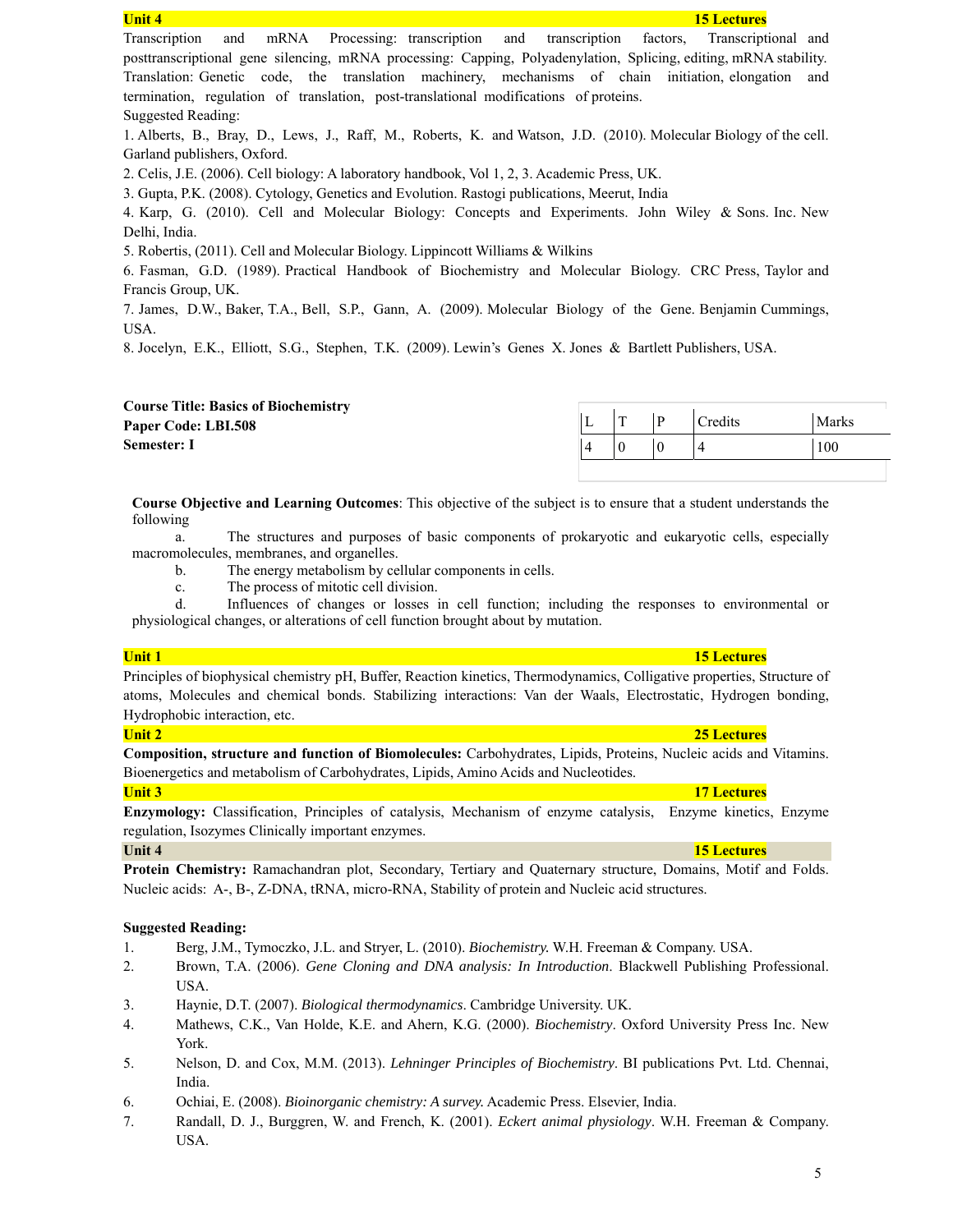- 8. Raven, P.H., Johnson, G.B. and Mason, K.A. (2007). *Biology*. Mcgraw-Hill. USA.
- 9. Shukla AN (2009). *Elements of enzymology.* Discovery Publishing. New Delhi, India.
- 10. Voet, D. and Voet, J.G. (2014). *Principles of biochemistry*. CBS Publishers & Distributors. New Delhi, India.

| <b>Course Title: Concepts of Genetics</b> |          |   |         |       |
|-------------------------------------------|----------|---|---------|-------|
| <b>Paper Code: LBI.509</b>                | <u>ь</u> |   | Credits | Marks |
| Semester: I                               |          | € |         |       |

**Course Objective and Learning Outcomes**: This objective of the subject

is to ensure that a student understands the following

a. The structures and organisation of nucleic acids.

- b. DNA replication.
- c. Inheritance patterns

**Introduction and scope of genetics, DNA as genetic material:** The vehicles of inheritance, Chemical structure and base composition of nucleic acids, Double helical structure, Structure of DNA and RNA, Different types of DNA molecules, forces stabilizing nucleic acid structure, super coiled DNA, properties of DNA, denaturation and renaturation of DNA and Cot curves. **DNA replication:** Messelson and Stahl Experiment, Carins Experiment, Okazaki Experiment, Basic mechanism of DNA replication.

### **Unit 2 17 Lectures**

**Cell division, Cell cycle and Mendelian Genetics:** Mitosis, Meiosis, Chromosomal basis of inheritance. Basic principles of Mendelian inheritance: Segregation and independent assortment, Alleles and multiple alleles, Human pedigrees and inheritance. Linkage analysis and gene mapping: Coupling and repulsion phase linkage, Crossing over and recombination**.** Population genetics: Application of Mendel's laws to populations, Hardy-Weinberg principle, inbreeding depression and heterosis, inheritance of quantitative traits.

### **Unit 3 17 Lectures**

**Gene Interaction:** Sex determination and Sex linked inheritance, Sex determination in humans, *Drosophila* and other animals, Sex determination in plants, Sex linked genes and dosage compensation. Human genetics: pedigree analysis. Gene concept: Fine structure of gene and gene concept, Fine structure analysis – Benzer's experiments, Complementation analysis and fine structure of gene, Complementation and recombination, Concept of gene.

**Unit 4 18 Lectures 18 Lectures** 

**Extra-chromosomal inheritance:** Chloroplast and Mitochondrial inheritance, Yeast, *Chlamydomonas/Neurospora* and higher plants Chromosomal aberrations: Types of changes– deletions, duplications, inversions, translocations, Change in chromosome number: trisomy and polyploidy. Evolutionary history of bread wheat, Aneuploids–nullisomics, monosomics, and trisomics, Somatic aneuploids, Changes in chromosome structure, Properties of chromosomes for detection of structural changes. Mutations: Spontaneous and induced mutations, Somatic vs germinal mutation. **Suggested Reading:** 

- 1. Anthony, J.F., Miller, J.A. ,Suzuki, D.T., Richard, R.C., Gilbert, W.M. (1998). *An introduction to Genetic Analysis*. W.H. Freeman publication, USA.
- 2. Atherly, A.G., Girton, J.R., Mcdonald, J.F. (1999). *The science of Genetics*. Saundern College publication.
- 3. Snusted, D.P., Simmons, M. J. (2010). *Principles of Genetics*. John Wiley & Sons, New York.
- 4. Gupta, P.K. (2009). *Genetics*. Rastogi publications, Meerut, India.
- 5. Gupta, P.K (2008). *Cytology, Genetics and Evolution.* Rastogi publications, Meerut, India.
- 6. Jocelyn, E.K., Elliott, S.G., Stephen, T.K. (2009). *Lewin's Genes X*. Jones & Bartlett Publishers, USA.
- 7. Schaum, W.D. (2000). *Theory & problems in Genetics by Stansfield, out line series* McGrahill, USA.
- 8. Tamarin, R.H. (1996). *Principles of Genetics, International edtn.* McGrawhill, USA.

## **Unit 1 20 Lectures**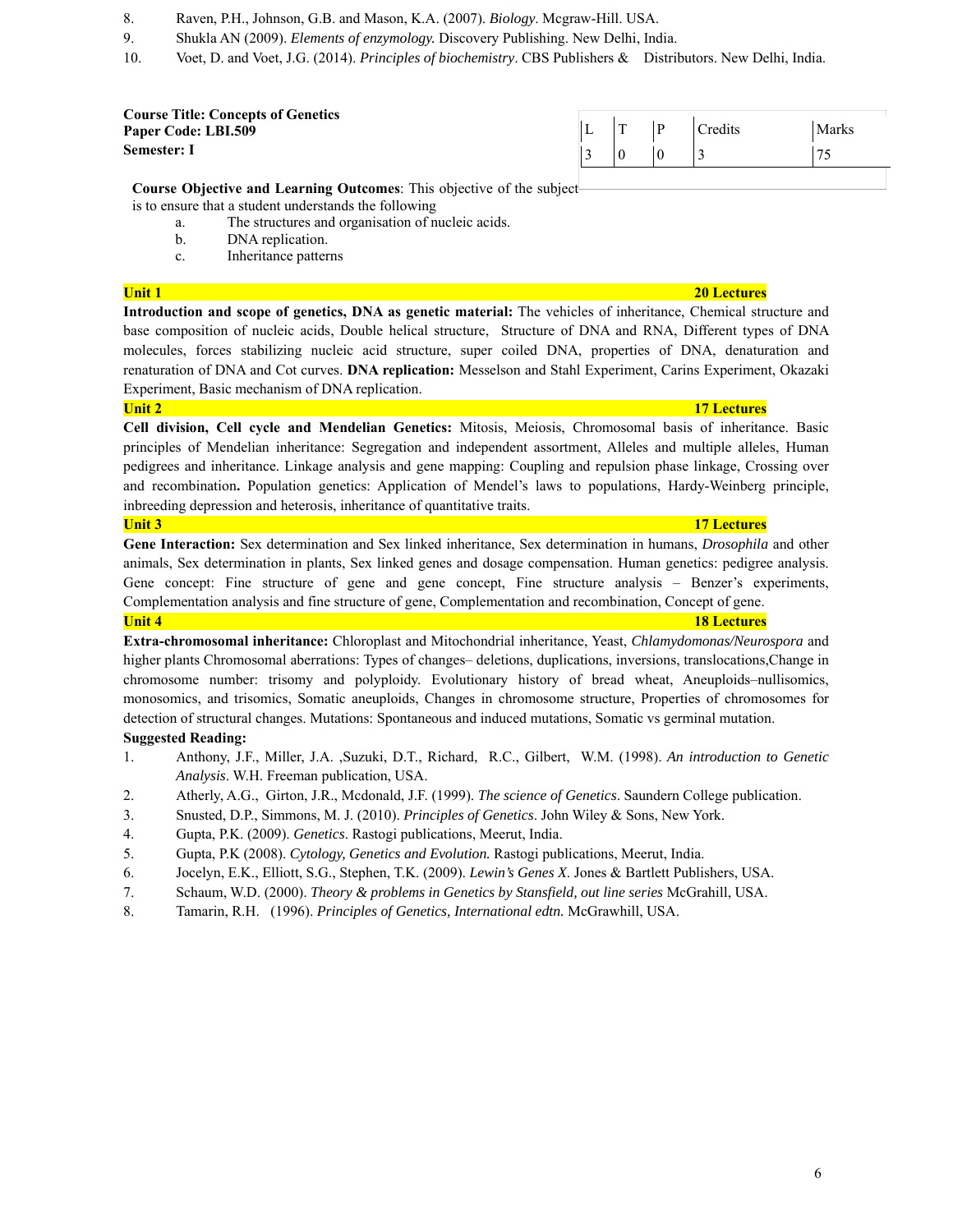**Course Objective and Learning Outcomes**: This objective of the subject is to ensure that a student understands the fundamentals of mathematics as applicable in various branchs of Bioinformatics.

**Unit 1 9 Hrs**

### **Cartesian Geometry:**

Vectors, lines in two dimensions, circles, conics, transformation of coordinates, polar coordinates, parametric equations, and the solid analytic geometry of vectors, lines, planes, cylinders, spherical and cylindrical coordinate **Unit 2 9 Hrs**

### **Differential Calculus and Matrix Algebra**

Functions, limits, derivative, physical significance, basic rules of differentiation, maxima and minima, exact and inexact differentials, partial differentiation.

Addition and multiplication; inverse, adjoint and transpose of matrices, matrix equation, Introduction to vector spaces, matrix eigen values and eigen vectors, diagonalization, determinants (examples from Huckel theory).

### **Unit 3 9 Hrs**

### **Integral Calculus**

Basic rules for integration, integration by parts, partial fraction and substitution, definite integrals, evaluation of definite and some standard integrals related to chemistry

### **Unit 4 9 Hrs**

### **Elementary Differential Equations**

Variables-separable and exact, first-order differential equations, homogenous, exact and linear equations. Applications to chemical kinetics, quantum chemistry, etc. solutions of differential equations by the power series method, spherical harmonics, second order differential equations and their solutions.

## **SUGGESTED READINGS**

- 1. Steiner, E. The Chemistry Mathematics,  $2<sup>nd</sup>$  edition, 2008, Oxford University Press.
- 2. Doggett, G. and Sucliffe, B.T. Mathematics for Chemistry, 1<sup>st</sup> edition, 1995, Longman.
- 3. Daniels, F. Mathematical Preparation for Physical Chemistry, 2003, McGraw Hill.
- 4. Hirst, D.M. Chemical Mathematics, Longman.
- 5. Barrante, J. R. Applied Mathematics for Physical Chemistry, 3<sup>rd</sup> edition, 2008, Prentice Hall.
- 6. Tebbutt P. Basic Mathematics for Chemists, 1<sup>st</sup> edition, 1998, John Wiley

| <b>Course Title: Credit Seminar</b> |                 |   |         |              |
|-------------------------------------|-----------------|---|---------|--------------|
| Paper Code: LBI.597                 | <u>. на три</u> |   | Credits | <b>Marks</b> |
| <b>Semester: I</b>                  |                 | 4 |         | 50           |
|                                     |                 |   |         |              |

**Objective**: The objective of Credit Seminar would be to ensure that the student learns the aspects of the seminar presentation. Herein, the student shall have to present a selective overview of a scientific problem with focus of literatural knowledge.

The evaluation criteria shall be as follows:

| S.No. | <b>Criteria</b>            | <b>Marks</b> |
|-------|----------------------------|--------------|
|       | Content                    | 20           |
|       | <b>Presentation Skills</b> | 20           |
|       | Handling of queries        | 10           |

**Course Title: Biological Database and Management System Paper Code: LBI.511 Semester: I** 

**Course Objective and Learning Outcomes:** The objective of this subject is to ensure that a student learns various aspects of database management.

L T P Credits Marks  $3 \mid 2 \mid 0 \mid 4$  | 50

Maximum Marks: 50

L | T | P | Credits | Marks  $4 \t |0 \t |0 \t |4$  |100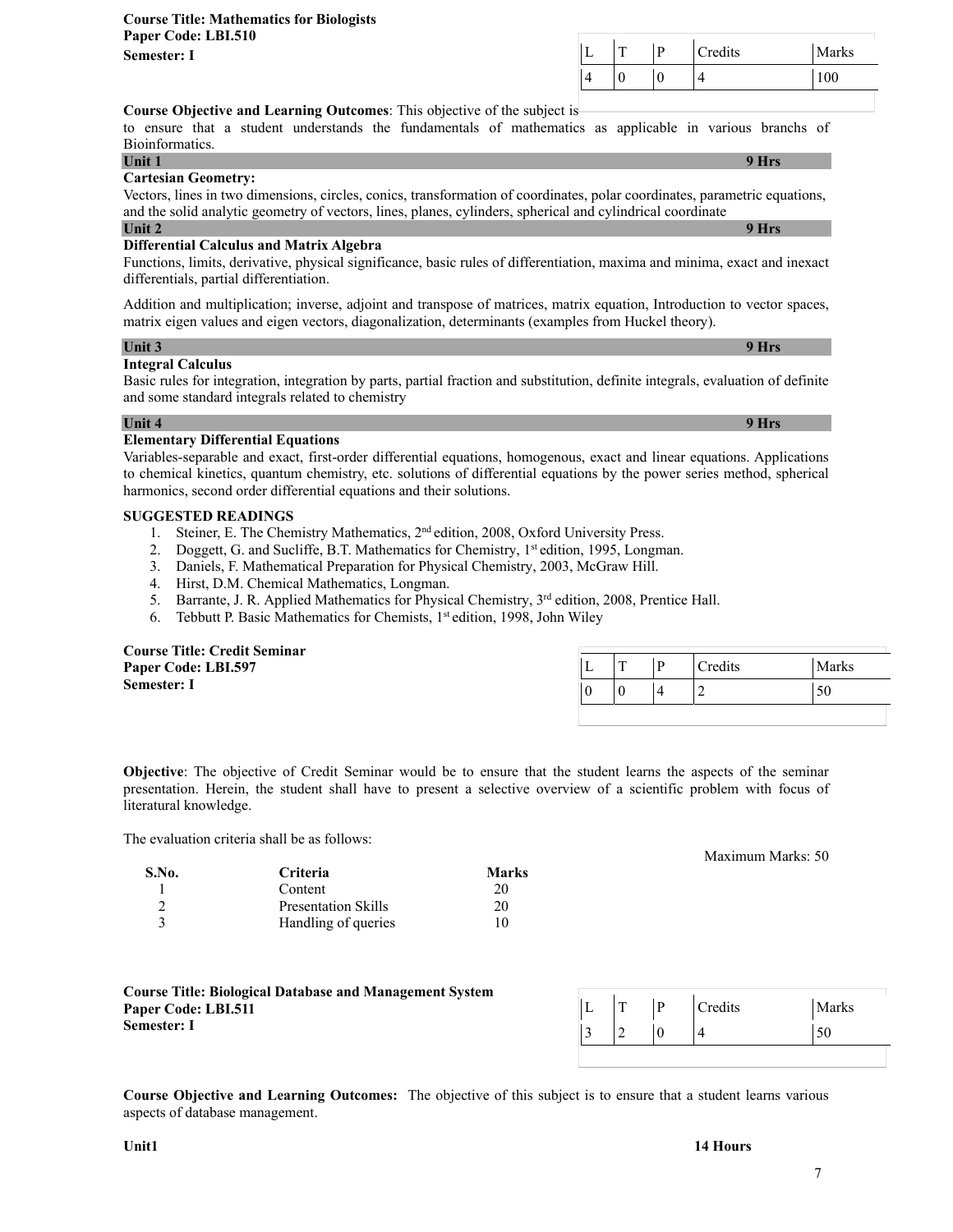Biological Databases: Nucleotide Sequence Databases, GenBank, DDBJ, EMBL, Sequence Flatfile and submission process, Protein sequence databases, UniProt, Mapping databases, Genomic databases, PDBsum, PDB, SCOP, CATH, Pathway and molecular interaction databases.

### **Unit 2** 14 Hours **12** 12 Hours **12** 12 Hours **12** 12 Hours **12** 13 Hours **12** 13 Hours **12** 13 Hours **12** 13 Hours **12** 13 Hours **12** 13 Hours **12** 13 Hours **12** 13 Hours **12** 13 Hours **12** 13 Hours **12** 13 Hours **12** 13

**Database planning and Design concepts** General Database Planning and Design – Document or forms – preparation and architexture Entity-Relational ship Model- entities, Attributes, keys, tables design, relationships, roles and dependencies.

### **Unit 3** 14 Hours **12 Hours 12 Hours 12 Hours**

**Relational DB** Introduction to relational DB and transactions. SQL-statements-Data Definition-Manipulation-control-Objects, - Views, sequences and Synonyms. Working with code and forms- Front end development-query sublanguagemodifying relations in SQL.

### **Unit 4 14 Hours**

**Internals of RDBMS** Physical data structures, query optimization. Join algorthim statisca and cost base optimization. Transaction processing.concurrency control and recovery management. Transaction model properities, state serizability, lock base protocols, two phase locking.

Tutorial Part should cover:

1. Introduction to NCBI Taxonomic Browser

2. DDL & DML: Creating and working with databases, creating tables, dropping tables, primary and secondary keys, data validation, simple queries using MySQL, cursors, stored procedures.

3. DTD and XML schema- simple DTD and creation of data in XML.

4. Design of database architecture - Design, planning, databases, UML Schema, Data models to physical tables.

5. Accessing molecular biology databases: Entrez, SRS, PIR

6. Databases: Retrieving, parsing and analysing sequences, structures etc

### **Suggested Readings:**

1 Abraham Silberschatz, Henry F.Korth and S.Sudhashan (2005) Database system concepts. 5 Ed McGraw Hill Publications.

2 Elmasri Ramez and Novathe Shamkant, " Fundamentals of Database systems" (2007) Benjamin cummings Publishing Company. ISBN-10: 0321369572.

3 P. Ramakrishnan Rao: Database Management system, (2003) 3EdMcGraw Hill Publications. 9780071230575

4 Jim Gray and A.Reuter " Transaction processing : Concepts and Techniques" Morgan Kaufmann Press.(1997) ISBN-10: 1558601902

5 V.K .Jain. Database Management system (2002) Dreamtech Press ISBN 8177222279

6 Date C.J. " Introduction to database management" (2009) Vol1, Vol2, Vol3 addison Wesley.

7 Ullman, JD " Principles of Database systems" (1992) Galgottia publication

8 James Martin Principles of Database Management systems" (1985) PHI.

|                                                                                                     |  | $ L $ $ T $ $ P $ | Credits | Marks |
|-----------------------------------------------------------------------------------------------------|--|-------------------|---------|-------|
| Course Title: Introduction to Computational Sciences Paper Code: $ 4 \tcdot  0 \tcdot  $<br>LBI.512 |  |                   |         | 100   |
| <b>Semester: I</b>                                                                                  |  |                   |         |       |

**Course Objective and Learning Outcomes:** This course has been designed to provide an introductory understanding of the broad filed of Computational Sciences. The course covers various

aspects of the field and attempts to provide a bird's eye view of the scientific potential of this growing field. **Unit-I (09)** 

Introduction: Overview of Computational Sciences and its applications to Natural Sciences, Nobel Prize winners in Computational Natural Sciences and their contributions to the field, Modelling process and its types, Computational Toolbox- errors and their types, rate of change, fundamental concepts of integral calculus, Importance of Learning Computer Programming in Computational Natural Sciences.

### **Unit-II (09)**

Applications of Computational Sciences in Chemistry

Computational Quantum Chemistry and its applications, Prediction of Molecular Properties using Computational Chemistry, Overview of Quantum Chemistry Theories and their level of accuracy and hierarchy of computational requirements, Overview of Computer aided drug design and QSAR, Promises of Computational Chemistry

### **Unit-III (09)**

Applications of Computational Sciences in Physics

Computational Sciences in Molecular Physics, Computational Modeling of materials and prediction of material properties, Overview of Computational Fluid Dynamics and Computational Biophysics, Modeling force and motion, Overview of Cellular Automata Simulations, promises of Computational Physics

### **Unit IV (09)**

Applications of Computational Sciences in Life Sciences

Overview of Computational Biology and bioinformatics, Structural Bioinformatics, Genomic data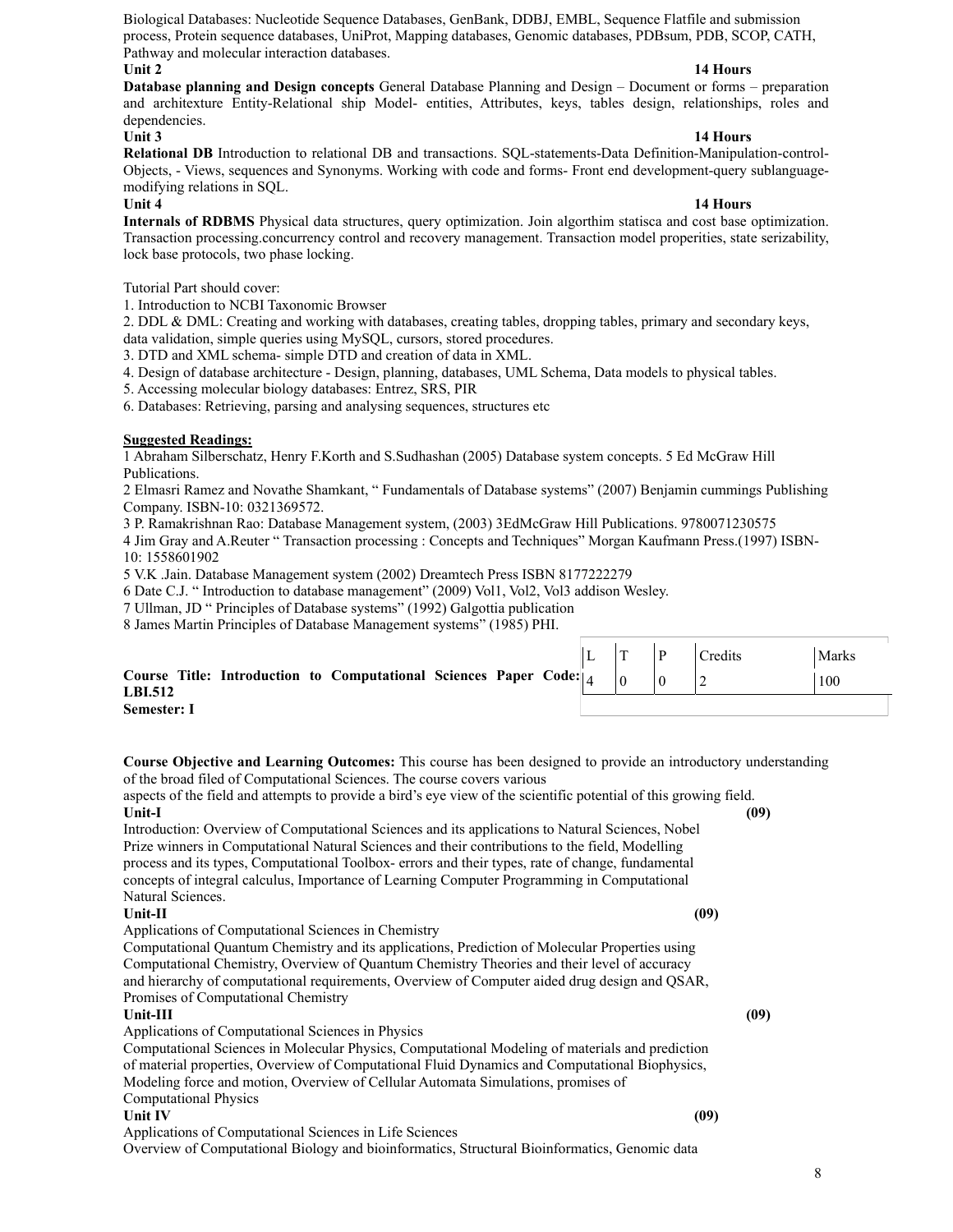and its interpretation, Molecular Dynamics Simulations on Biological Systems, Hybrid Computational Methods for Studying Structure, Dynamics and Functions of Large Biological Systems, Promises of Computational Biology.

Recommended Books and References:

1. A. B. Shiflet and G. W. Shiflet. Introduction to Computational Sciences (Overseas Press (India) Pvt. Ltd., New Delhi, India), 2011.

2. F. Jensen. Introduction to Computational Chemistry (Second Edition, Wiley), 2007.

3. J. Hasbun, P. Devries. A First Course in Computational Physics. (Viva Books Pvt. Ltd., New Delhi), 2011.

4. D. W. Mount. Bioinformatics (2 nd Edition, Cold Spring harbour Press, New Jersey), 2004.

5. Some examples will be taken from Selected Articles from Standard /Reputed Journals.

| <b>Course Title: Bioinformatics (for other departments)</b> |   |  |                |       |
|-------------------------------------------------------------|---|--|----------------|-------|
| Paper Code: LBI.513                                         | ∸ |  | <b>Predits</b> | Marks |
| <b>Semester: I</b>                                          |   |  |                | 50    |
|                                                             |   |  |                |       |

**Course Objective and Learning Outcomes:** Bioinformatics course is being offered to the students as fundamental course to brush up the basics of the students in this important emerging area. Students will be composed to the concepts of data mining, computational and algorithmic tools for biological data analysis and are expected to get a good idea on using computational resources to understand and resolve biological problems.

### **Unit I** 10hours **10hours 10hours**

Biological databases: Nucleotide Sequence Databases, GenBank, DDBJ, EMBL, Sequence Flatfile and submission process, Protein sequence databases

### **Unit II** 15hours **15hours 15hours**

Sequence analysis: Gene Prediction methods and programs, Promoter analysis, RNA secondary structure thermodynamics

Analysis for protein sequences: Predicting features of individual residues, Predicting function, Neural networks, Protein structure prediction, Protein structure databases, PDB

**Unit III** 16hours **16hours** Inferring relationships: Global Vs. local sequence alignments, Dotplots, Scoring matrices, Pairwise sequence alignment, BLAST, Position-Specific scoring and PSI-BLAST, MegaBLAST, BL2SEQ, BLAT, FASTA Vs BLAST, Protein multiple sequence alignments, Multiple structural alignments

## **Unit IV 15hours**

Modelling and structure: From protein sequence to structure, theoretical and practical aspects of protein sequence alignments, secondary, tertiary structure prediction, comparative modeling, Docking, protein-protein and protein-ligand docking.

Computational drug designing: Structure-based drug design, virtual screening, quantitative structure activity relations, Cheminformatics and pharmacophore mapping in therapeutic development.

### **Suggested reading**

1. Baxevanis, A.D. and Ouellette, B.F.F. (2005). Bioinformatics: A Practical guide to the Analysis of Genes and Proteins. Wiley-Interscience, USA.

2. Hall, B.G. (2011). Phylogenetic Trees Made Easy: A How-To Manual. Sinauer Associates, Inc. USA.

3. Lesk, A.M. (2008). Introduction to Bioinformatics. Oxford University Press, UK.

4. Zvelebil, M. and Baum, J. (2007). Understanding Bioinformatics, Garland Science, New York, USA.

5. Ramsden, J. (2010). Bioinformatics: An Introduction (Computational Biology). Springer, India.

6. Ye, S.Q. (2008). Bioinformatics: A Practical approach. Chapman & Hall/CRC, UK.

7. Mount, D. (2012). Bioinformatics: Sequence and Genome Analysis. Cold Spring Harbor Laboratory Press.

8. Graur, D., Li, W. H. (2000). Fundamentals of Molecular Evolution. Sinauer Associates.

9. Tisdall, J. (2001). Beginning Perl for Bioinformatics. O'Really Publishers.

10. Orengo, C., Jones, D., Thornton, J. (2005). Bioinformatics: Genes, Proteins and Computers (Advanced Texts). Taylor and Francis Publishers.

|   | <b>TT</b> | D | Credits | Marks |
|---|-----------|---|---------|-------|
| r | ν         | v | -       | ◡◡    |

| <b>Course Title: Essentials of Immunology</b> |  |
|-----------------------------------------------|--|
| Paper Code: LBI.521                           |  |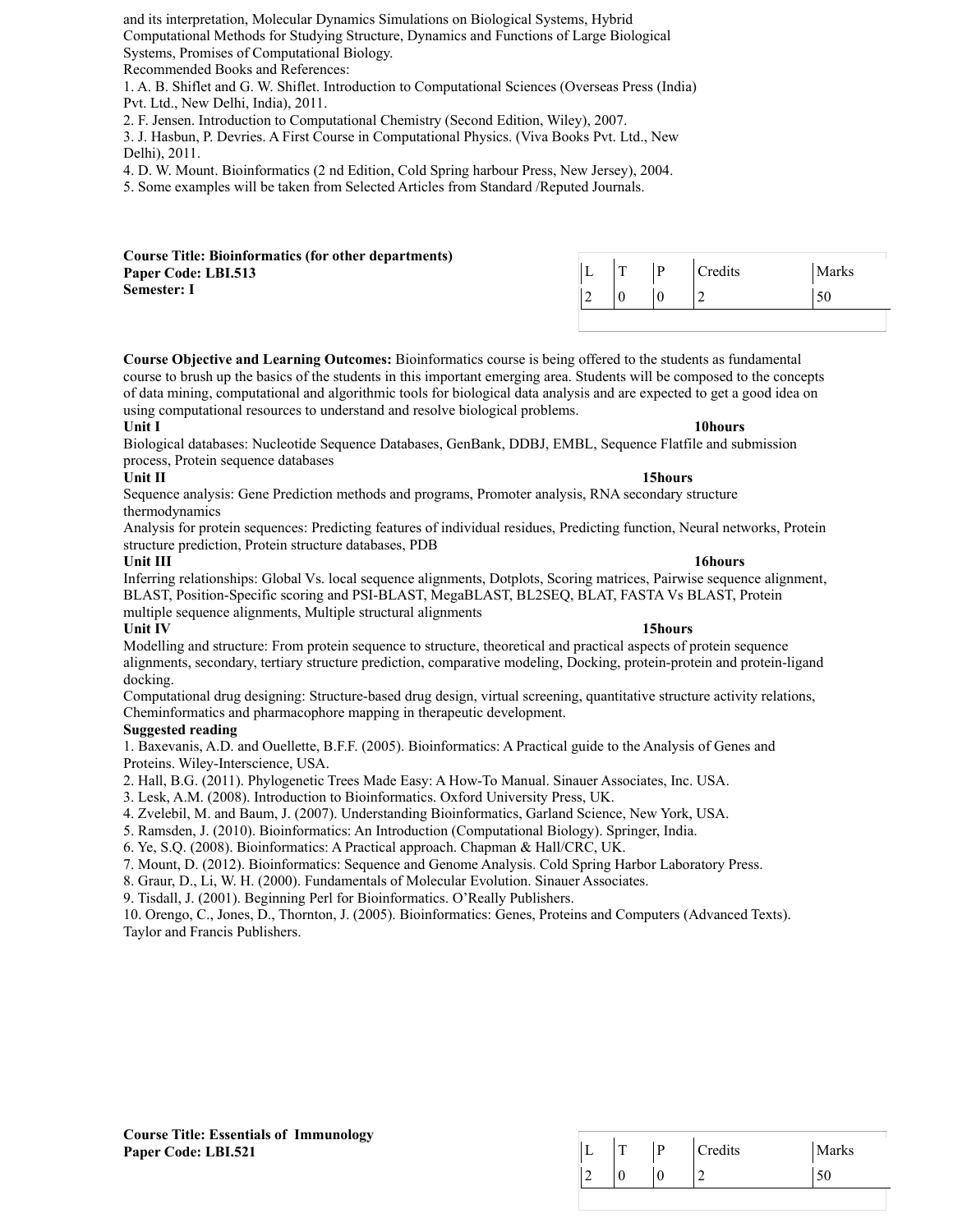**Course Objective and Learning Outcomes:** The objective of this course is to cover basic concepts of immune system and to understand the concept of immune-based diseases as either a deficiency of components or excess activity as hypersensitivity.

**Immune system:** The cells and organs of immune system. Recognition of self and nonself, Humoral immunityimmunoglogulins, basic structure, classes and subclasses, structural and functional relationships, nature of antigen, antigen-antibody reaction, estimation of affinity constants. Molecular mechanisms of antibody diversity and Cellular immunity: Organization of genes coding for constant and variable regions of heavy chains and light chains. Mechanisms of antibody diversity, class switching. Lymphocytes, cytokines, interferons, Interlukins, antigen recognition-membrane receptors for antigens.

### **Unit: 2 10 Lectures 10 Lectures 10 Lectures 10 Lectures 10 Lectures**

**Immune Effectors:** Complement system, their structure, functions and mechanisms of activation by classical, alternative and lectin pathway. Th1 and Th2 response, cytokines, Chemokines. Antigen and antibody interactions **Unit: 3 10 Lectures 10 Lectures 10 Lectures 10 Lectures 10 Lectures 10 Lectures** 

**Mechanisms of Immune System Diversity:** Organization and expression of immunoglobulin genes, Mechanisms of antibody diversity, class switching. Structure and functions of Major Histocompatibility Complex (MHC) and Human Leukocyte Antigen (HLA) system, polymorphism, distribution, variation and their functions. Organization and rearrangement of T-cell receptor genes (TCR).

**Unit: 4 12 Lectures** 

**Immune System in Health and Diseases:** Inflammation, hypersensitivity and autoimmunity, Immunity to microbes, immunity to tumors, AIDS and immunodeficiencies, hybridoma technology and vaccine development associated challenges for chronic and infectious diseases. Production, characterization and applications of monoclonal antibodies in diagnosis, therapy and basic research, concept of making immunotoxins.

## **Suggested Reading:**

- 1. Kindt, T.J., Osborne, B.A. and Goldsby, R.A. (2007). *Kuby Immunology*. 7th Edition. W.H. Freeman, USA.
- 2. Abbas. (2008). *Cellular and Molecular Immunology*. CBS Publishers & Distributors, India.
- 3. Charles, A. and Janeway, J.R. (1994). *Immunobiology: The immune system in health and disease.* Blackwell Publishing, USA.
- 4. Delves, P.J., Roitt, I.M. and Seamus, J.M. (2006). *Roitt's essential immunology (Series–Essentials).* Blackwell Publishers, USA.
- 5. Elgert, K.D. (2009). *Immunology: Understanding the immune system*. Wiley-Blackwell, USA.
- 6. Paul, W.E. (1993). *Fundamental immunology.* Raven Press, SD, USA.
- 7. Sawhney, S.K. and Randhir, S. (2005). *Introductory practical biochemistry*. Alpha Science International Ltd. New Delhi, India.
- 8. Tizard. (2008). *Immunology: An Introduction*. Cengage Learning, Thompson, USA.

| <b>Course Title: Sequence Analysis</b> |   |                |       |
|----------------------------------------|---|----------------|-------|
| Paper Code: LBI.522                    | m | <b>Tredits</b> | Marks |
| Semester: II                           |   |                |       |
|                                        |   |                |       |

**Course Objective and Learning Outcomes:** The objective of this subject is to ensure that a student learns various algorithms and softwares for the sequence analysis.

### **Unit 1 14 Hours**

**Various file formats for bio-molecular sequences:** GenBank, FASTA, GCG, MSF etc. Basic concepts of sequence similarity, identity and homology, definitions of homologues, orthologues, paralogues and xenologues **Scoring matrices:** basic concept of a scoring matrix, Matrices for nucleic acid and proteins sequences, PAM and BLOSUM series, principles based on which these matrices are derived Database Searches: Keyword - based Entrez and SRS; Sequence-based: BLAST & FASTA; Use of these methods for sequence analysis including the on-line use of the tools and interpretation of results from various sequence and structural as well as bibliographic databases.

**Unit 2** 14 Hours **12** 12 Hours **12** 12 Hours **12** 12 Hours **12** 13 Hours **12** 13 Hours **12** 13 Hours **12** 13 Hours **12** 13 Hours **12** 13 Hours **12** 13 Hours **12** 13 Hours **12** 13 Hours **12** 13 Hours **12** 13 Hours **12** 13 **Pairwise sequence alignments**: basic concepts of sequence alignment, Needleman and Wunsch, Smith and Waterman algorithms for pairwise alignments, gap penalties, use of pairwise alignments for analysis of Nucleic acid and protein sequences and interpretation of results.

### **Unit: 1 12 Lectures 12 Lectures**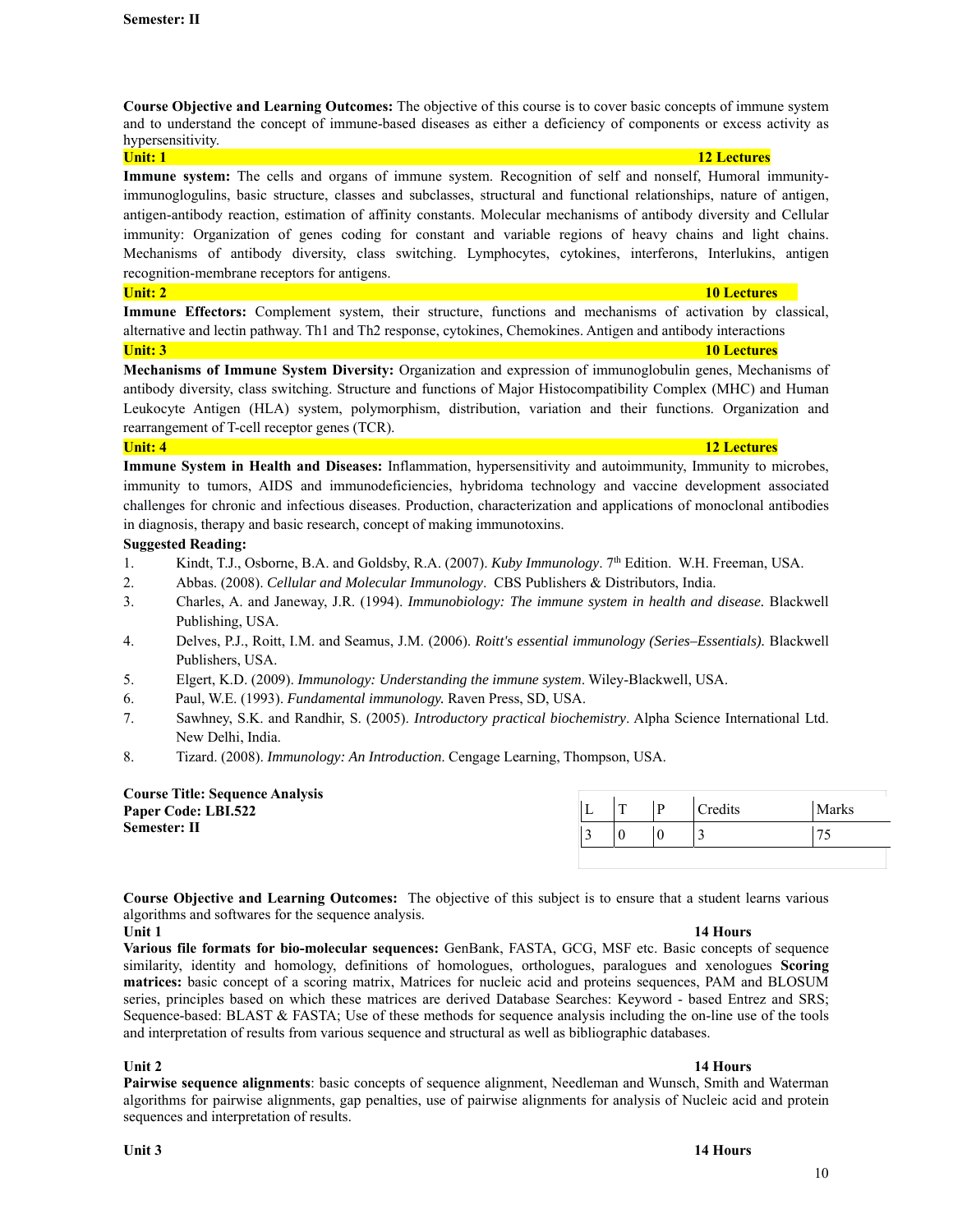**Multiple sequence alignments (MSA):** the need for MSA, basic concepts of various approaches for MSA (e.g. progressive, hierarchical etc.). Algorithm of CLUSTALW and PileUp and their application for sequence analysis (including interpretation of results), concept of dandrogram and its interpretation.

### **Unit 4 14 Hours**

**Sequence patterns and profiles:** Basic concept and definition of sequence patterns, motifs and profiles, various types of pattern representations viz. consensus, regular expression (Prosite-type) and sequence profiles; profile-based database searches using PSI-BLAST, analysis and interpretation of profile-based searches.

**Phylogenetic analysis:** Taxonomy and phylogeny: Basic concepts in systematics, taxonomy and phylogeny; molecular evolution; nature of data used in Taxonomy and Phylogency, Definition and description of phylogenetic trees and various types of trees.

### **Suggested Reading:**

1. A.D. Baxevanis *et. al.*, Current Protocols in Bioinformatics, (2005) Wiley Publishers

- 2. David W.Mount Bioinformatics (2001) Cold Spring Harbor Laboratory Press, ISBN 0-87969-608-7
- 3. Computational Molecular Biology by P. A. Pevzner, Prentice Hall of India Ltd, (2004) ISBN81-203-2550-8
- 4. D.E.Krane and M.L.Raymer Fundamental concepts of Bioinformatics (2003) Pearson Education

5. N.Gautham Bioinformatics Narosa publications. (2006) ISBN-13: 9781842653005

| <b>Course Title: Perl Primers for Data Analysis</b> |  |         |       |
|-----------------------------------------------------|--|---------|-------|
| Paper Code: LBI.523                                 |  | Credits | Marks |
| Semester: II                                        |  |         | 7L    |
|                                                     |  |         |       |

**Course Objective and Learning Outcomes:** The objective of this subject is to ensure that student learns basic Unix and PERL programming.

## **Unit: 1 14 Lectures 14 Lectures** Scripting languages and introduction: Getting comfortable with the UNIX shell, Basic shell commands, Unix shell

scripting programming languages, Origin of PERL as a scripting language, Installation on various OS, Integrated Development Environment, The Comprehensive PERL Archive Network, BioPerl, Getting started in PERL coding, Running PERL programs.

PERL Basics: Scalar variables, Syntax and semantics, Processing scalar variables, Iteration with while construct, Variable containers, Loops, Conditional statements, Introducing Patterns, Reading and writing files, Case study: Making Motif Search tool.

Advance data structure and programming in PERL: Arrays, Hashes, Sub-routines, Getting organized: Visibility and Scope of big programs, Modules, Case study: Parsing NCBI GenBank records.

## **Unit: 4 10 Lectures**

Regular expression and Text mining: The Match Operator, Match Operator Modifiers, The Substitution Operator, Substitution Operator Modifiers, Translation, Translation Operator Modifiers, More complex regular expressions, Case study: UniProt database parsing.

Suggested Reading:

1. Moorhouse M, Barry P (2005): Bioinformatics Biocomputing and Perl: An Introduction to Bioinformatics Computing Skills and Practice, Book, John Wiley & Sons

2. Dwyer R. A. (2003): Genomic Perl: From Bioinformatics Basics to Working Code, Volume 1, Book, Cambridge University Press

3. Tisdall J (2003): Mastering Perl for Bioinformatics, Book, O'Reilly

4. Hietaniemi J, John Macdonald J, Orwant J (1999): Mastering Algorithms with Perl, Book, O'Reilly

5. Bradnam K & Korf I (2012): Unix and Perl Primer for Biologists, Web tutorial at http://korflab.ucdavis.edu/Unix\_and\_Perl/current.html

6. Robert's PERL tutorial http://www.physics.rutgers.edu/~kotliar/perltut.html

7. Collection of PERL tutorials at http://perl-tutorial.org/

|  | D | Credits | Marks |
|--|---|---------|-------|
|  | U |         | 100   |

## **Unit: 2 14 Lectures**

## **Unit: 3 14 Lectures**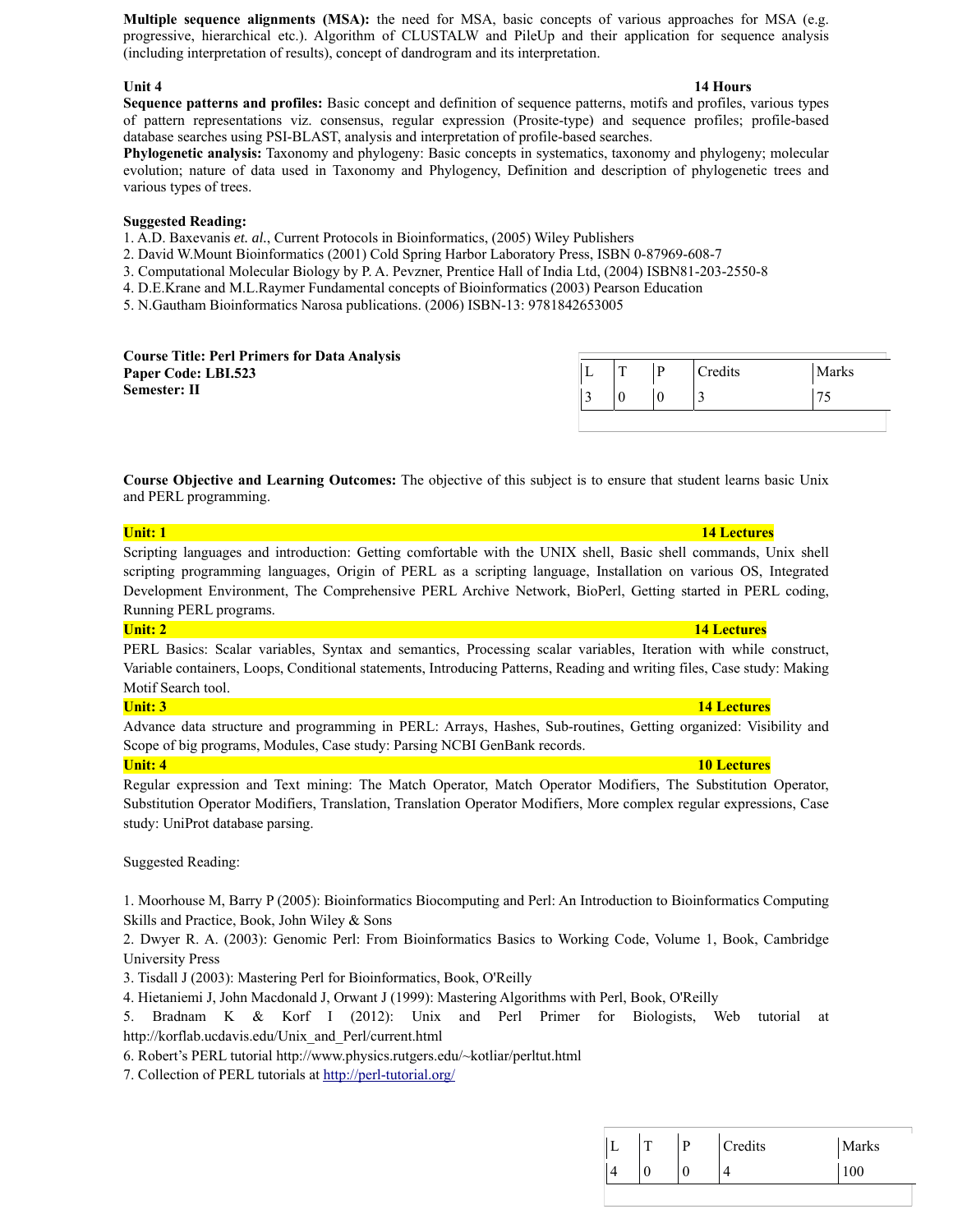## **Unit I:** (18) *Unit I:* (18) *Contract is the contract of the contract of the contract of the contract of the contract of the contract of the contract of the contract of the contract of the contract of the contract of*

### **Mathematical Review of Classical Mechanics:**

Lagrangian Formulation, Hamiltonian Formulation, Poisson Brackets and Canonical Transformations Classical approach to Ensembles:

Ensembles and Phase Space, Liouville's Theorem, Equilibrium Statistical Mechanics and it's ensembles Partition Function: Review of rotational, vibrational and translational partition functions. Application of partition functions to specific heat of solids and chemical equilibrium. Real gases.

### **Unit II:** (18) *Unit II:* **(18) <b>***CONTENT*

### **Elementary Probability Theory**

Distributions and Averages, Cumulants and Fluctuations, The Central Limit Theorem Distributions & Fluctuations:

Theory of Ensembles, Classical and Quantum, Equivalence of Ensembles, Fluctuations of Macroscopic Observable

### **Unit III:** (18) *Unit III:* **(18) <b>***III:* (18) *III:* (18) *III:* (18) *III:* (18) *III:* (18) *III:* (18) *III:* (18) *III:* (18) *III:* (18) *III:* (18) *III:* (18) *III:* (18) *III:* (18) *III*

**Basic Thermodynamics:** Review of Concepts, The Laws of Thermodynamics, Legendre Transforms, The Maxwell Relations, The Gibbs-Duhem Equation and Extensive Functions, Intensive Function

### **Unit IV:** (18) *Unit IV:* (18)

**Bose-Einstein distribution:** Einstein condensation. Thermodynamic properties of ideal BE gas. **Fermi-Dirac distribution:** Degenerate Fermi gas. Electron in metals. Magnetic susceptibility.

### **Books Recommended:**

1. Statistical Mechanics, by Donald A McQuarrie, 2011

2. Introduction to Modern Statistical Mechanics, by David Chandler, 1987

3. Statistical Mechanics, by Kerson Haung, 2014

4. Statistical Mechanics, by Pathria, 2011

| <b>Course Title: Data Analysis with PERL(PRACTICAL)</b> |  |         |       |
|---------------------------------------------------------|--|---------|-------|
| Paper Code: LBI.525                                     |  | Credits | Marks |
| <b>Semester: II</b>                                     |  |         | 50    |

**Course Objective and Learning Outcome:** The objective of this subject is to ensure that students able to write their own programs in PERL for data mining and analysis.

- 1. Unix Shell scripting, Grep, AWK and SED
- 2. Printing various number sequences
- 3. Reading and writing files
- 4. Searching patterns in files
- 5. Programming Motif Search tool
- 6. Sorting algorithm
- 7. Counting GC and amino acid contents in sequence files
- 8. Translating gene sequence into protein using Hashes
- 9. Creating and using modules
- 10. Parsing BLAST result files
- 11. Parsing NCBI GenBank records
- 12. UniProt records to annotation tables

Suggested Reading:

- 1. Moorhouse M, Barry P (2005): Bioinformatics Biocomputing and Perl: An Introduction to Bioinformatics Computing Skills and Practice, Book, John Wiley & Sons
- 2. Hietaniemi J, John Macdonald J, Orwant J (1999): Mastering Algorithms with Perl, Book, O'Reilly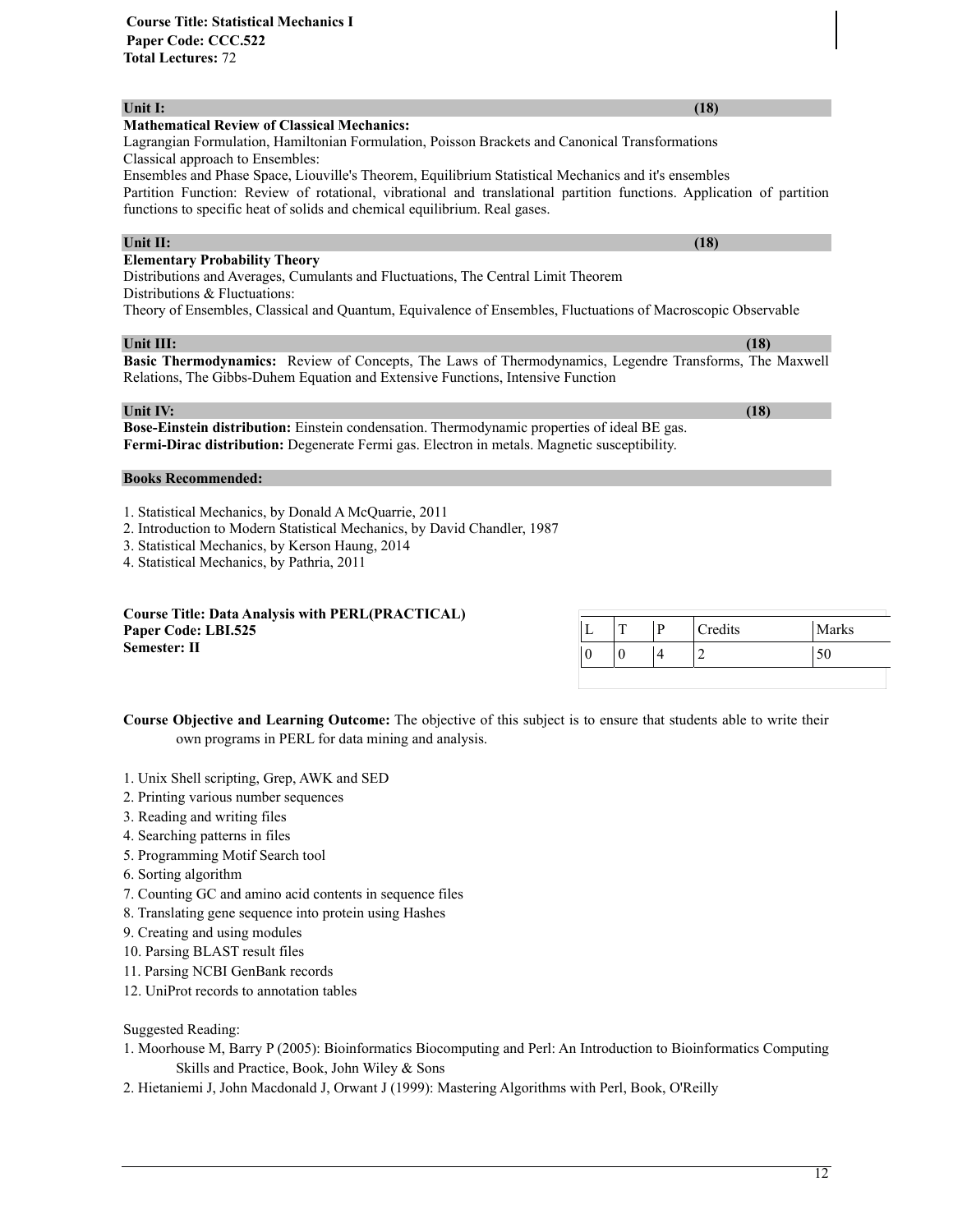|  | œ | D | Credits | Marks |
|--|---|---|---------|-------|
|  | 0 | ν |         | 100   |

**Course Objective and Learning Outcomes:** The objective of this subject is to ensure that a student learns modelling of biomolecular structures.

### **Unit 1 14 Hours 14 Hours**

Introduction to Molecular Geometry, Coordinate Space for Optimization of Algorithm of Molecular Geometry, Z-Matrix, Molecular Vibrations, Electrostatic Charges, Electrostatic Charges, Multipole Moments, **Unit 2** 14 Hours **14 Hours** 

Modelling and structure: From protein sequence to structure, theoretical and practical aspects of protein sequence alignments, secondary, tertiary structure prediction, comparative modeling, Docking, protein-protein and protein-ligand docking.

### **Unit 3** 14 Hours

Computational drug designing: Structure-based drug design, virtual screening, quantitative structure activity relations, Cheminformatics, Historical Perspective and Viewpoint of Pharmacophore, Functional Groups Considered as Pharmacophores, Ehrlich's "Magic Bullet", Fischer's "Lock and Key", Two-dimensional Pharmacophores, Threedimensional Approach of Pharmacophores, Criteria for Pharmacophore Model, **Unit 4 14 Hours** 

### Pharmacophore Model Generation Software Tools, Molecular Alignments, Handling Flexibility, Alignment Techniques, Scoring and Optimization, Pharmacophores, Validation and Usage, Automated Pharmacophore Generation Methods, GRID-based Pharmacophore Models, Pharmacophores for Hit Identification, Pharmacophores for Human ADME/Toxrelated Proteins.

## **Suggested Readings:**

1. Molecular and Structural Database, Protein Data Bank, Bioactivity Databases, Gene and Protein Sequence Databases,Cambridge Crystallographic Database, Compound Storage and Management.

3. Lednicer, D. "Strategies for Organic Drug Discovery Synthesis and Design"; (1998) Wiley International Publishers. 3. Gordon, E.M. and Kerwin, J.F "Combinatorial chemistry and molecular diversity in drug discovery" (1998) Wiley-Liss Publishers.

| <b>Course Title: Biomolecular Structure Modelling (PRACTICAL)</b> |     |  |                |       |
|-------------------------------------------------------------------|-----|--|----------------|-------|
| Paper Code: LBI.527                                               | . . |  | <b>Credits</b> | Marks |
| Semester: II                                                      |     |  |                | 50    |

**Course Objective and Learning Outcomes:** The objective of this subject is to ensure that a student learns practical aspects of modelling of biomolecular structures.

The following experiments should be conducted by the students:

A. Molecular Recognition

1. Prediction of Protein-ligand interaction sites

2. Prediction of Protein-protein interaction sites

3. Prediction of Protein-membrane interaction sites

4. Prediction of Protein-nucleic acid interaction sites

B. Docking 1. Protein Ligand Docking using (i) Autodock (ii) Vina (iii) Dock 2. Protein-protein docking by HADDOCK or other similar methods

C. Modelling macromolecular structure

1. Homology modeling

2. *ab-initio* structure modeling

**Course Title: Quantum Chemistry Paper Code: CCC.521 Semester: II** 

| $\mathbf{r}$ | D | Credits | Marks |
|--------------|---|---------|-------|
|              |   |         | 100   |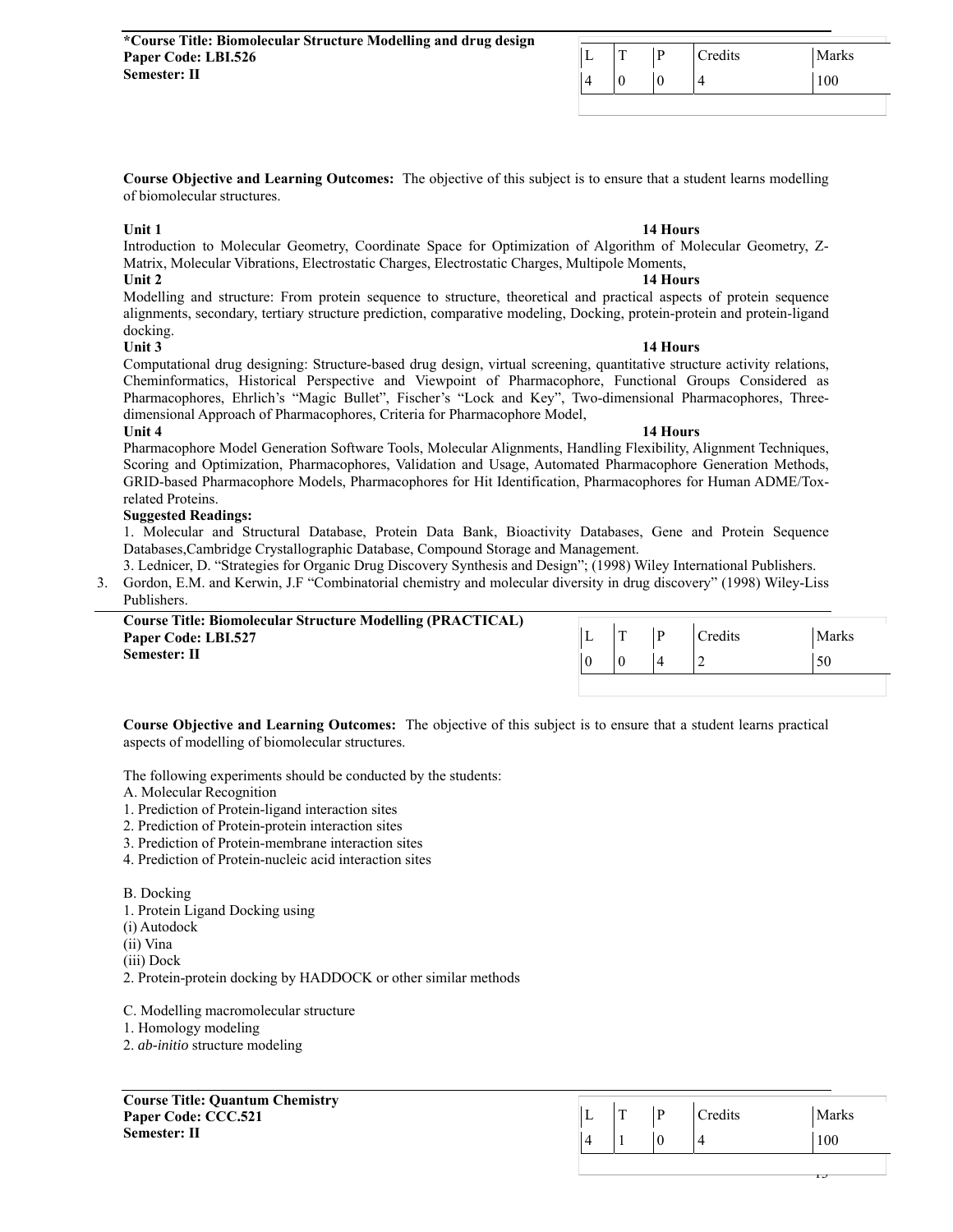**Objective and Learning Outcomes:** This is a fundamental course for students who specialize in Computational Chemistry. The objective of this course is that students learn the basic concepts of quantum chemistry and apply them to study simple problems that have analytical solutions. In addition, the course will introduce the students towards basic ideas on solving problems in molecular quantum mechanics, which will, in turn, prepare them to take the next advanced level course of Computational Chemistry. **Unit I** (20)

**Fundamental Background:** Postulates of quantum mechanics, Eigen values and Eigen functions, operators, hermitian and unitary operators, some important theorems. Schrodinger equation-particle in a box (1D, 3D) and its application, potential energy barrier and tunneling effect, one-dimensional harmonic oscillator and rigid rotor. Angular momentum, eigenvalues of angular momentum operator, Particle in a Ring, Hydrogen Atom.

## **Unit II** (14) *Contract in the contract of the contract of the contract of the contract of the contract of the contract of the contract of the contract of the contract of the contract of the contract of the contract of t*

**Approximate Methods:** Perturbation theory for non-degenerate and degenerate states and its applications. The variation theorem and its application.

## **Unit III** (18) **(18) (18) (18) (18) (18) (18) (18) (18) (18) (18) (18) (18) (18) (18) (18) (18) (18) (18) (18) (18) (18) (18) (18) (18) (18) (18) (18) (18) (18) (1**

**Symmetry Point Groups:** Determination of point group of a molecule, representations, the great orthogonality theorem, character table, construction of character tables for c2v and c3v groups, symmetry adapted atomic basis sets, construction of molecular orbitals. The direct product representation. **Unit IV** (20) *Unit IV* (20)

**Atomic and Molecular** S**tructure:** many electron wave functions, Pauli exclusion principle, Helium atom, atomic term symbols. The self-consistent field method. Slater-type orbitals. Born-Oppenheimer approximation. Molecular orbital treatment for H2+.MO treatment of homo- and hetero nuclear diatomic molecules.Hückel mo treatment of simple and conjugated polyenes and alternate hydrocarbons.

## **Books Recommended:**

- 1. Quantum Chemistry, I.N. Levine, 5<sup>th</sup> edition, Pearson Educ., Inc. New Delhi (2000).
- 2. Physical Chemistry: A Molecular Approach, D. A. McQuarrie, and J. D. Simon, Viva Books (2011).
- 3. Valence Theory, J.N. Murrell, S.F.A. Kettle and J. M. Tedder, 2nd edition, John Wiley (1965).
- 4. Introductory Quantum Chemistry, A.K. Chandra, 4<sup>th</sup> Edition, Tata Mcgraw Hill (1994).
- 5. Chemical Applications of Group Theory, F. A. Cotton, John Wiley & Sons (2008).
- 6. Molecular Symmetry and Group Theory, R. L. Carter, J. Wiley (1998).

|              |  | Course Title: Molecular Phylogenetics (Inter disciplinary for other |  |  |   |  |         |       |
|--------------|--|---------------------------------------------------------------------|--|--|---|--|---------|-------|
| departments) |  |                                                                     |  |  | ┻ |  | Credits | Marks |
|              |  |                                                                     |  |  | ∼ |  |         | 50    |

**Paper Code: LBI.528 Semester: II** 

**Course Objective and Learning Outcomes:** The objective of this subject is to ensure that a student learns about various approaches for understanding the molecular phylogenetics.

**Unit 1 14 Hours 14 Hours** 

Mutational processes, evolution of mutation rates, evolution of DNA sequences,

## **Unit 2** 14 Hours **14 Hours**

The molecular clock, selection and genetic drift on the molecular level, nucleotide composition, polymorphism and SNPs.

## Unit 3 **14Hours 12Hours**

Phylogenetic trees and other models, optimality criteria for selecting phylogenetic hypothesis. Substitution models for DNA and other data types.

Unit 4 **14Hours 12Hours** Super trees, consensus trees, tree compatibility. Algorithms for evaluating the tree space; Markov Chain Monte Carlo, genetic algorithms. Evaluation of results from phylogentic analyses, phylogenetic dating.

## **Suggested Reading**

1. A.D. Baxevanis *et. al.*, Current Protocols in Bioinformatics, (2005) Wiley Publishers

2. David W.Mount Bioinformatics (2001) Cold Spring Harbor Laboratory Press, ISBN 0-8

- 3. Computational Molecular Biology by P. A. Pevzner, Prentice Hall of India Ltd, (2004) Is
- 4. D.E.Krane and M.L.Raymer Fundamental concepts of Bioinformatics (2003) Pearson Education

5. N.Gautham Bioinformatics Narosa publications. (2006) ISBN-13: 978184265300

### **Course Title: Ecology and Environment Paper Code: LBI.551**

| 37969-608-7      |  |
|------------------|--|
| SBN81-203-2550-8 |  |
|                  |  |

| <u>тг</u> | D | Credits | Marks |
|-----------|---|---------|-------|
|           |   |         |       |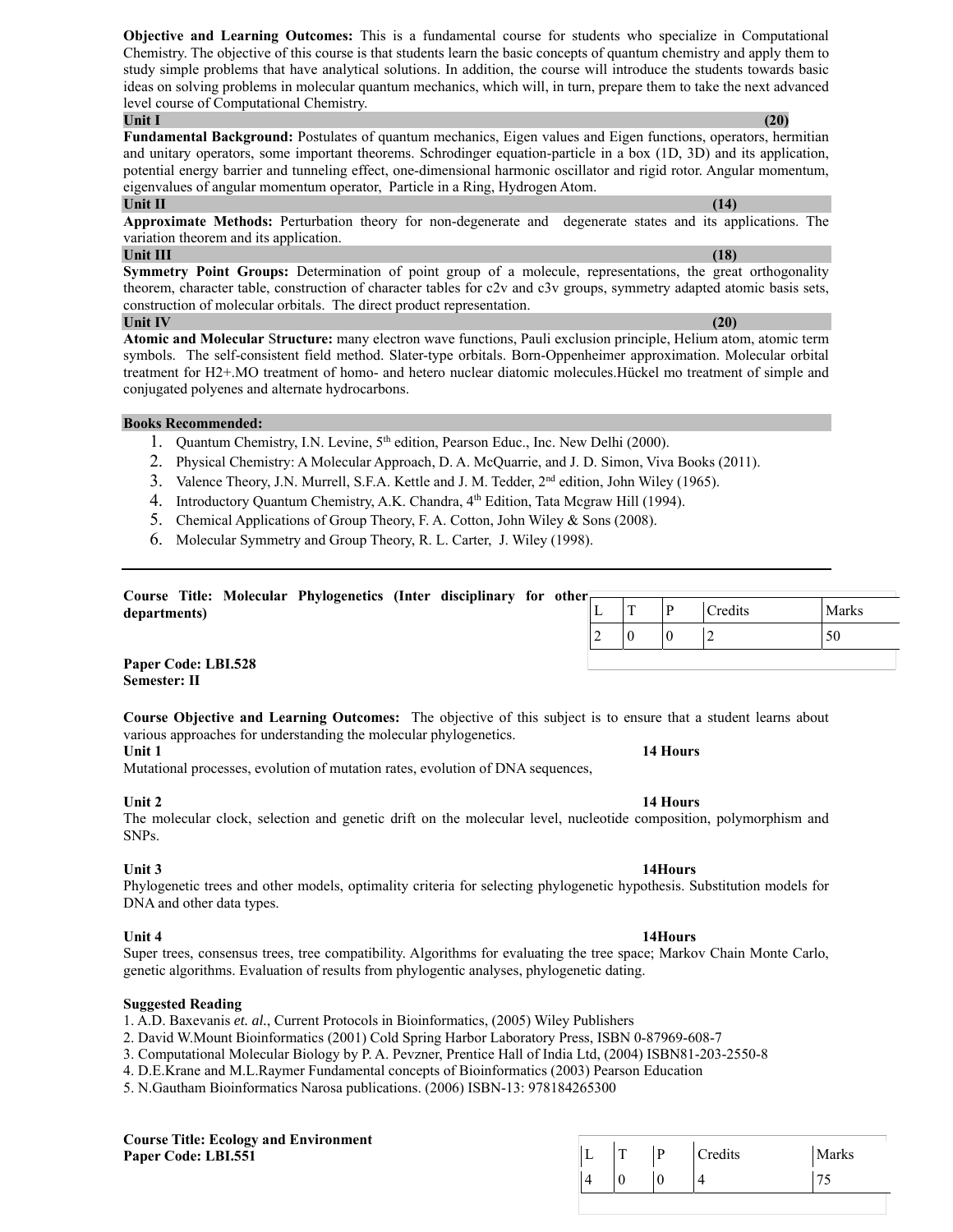**Course Objective and Learning Outcomes:** The objective of this subject is to ensure that a student learns about various approaches for understanding of Scology and sensitivity towards Environment.

**Unit: 1 14 Lectures 14 Lectures The Environment:** Physical environment, biotic environment, biotic and abiotic interactions. Concept of habitat and niche, niche width and overlap, fundamental and realized niche, resource partitioning and character displacement. **Unit: 2 14 Lectures 14 Lectures** 

**Ecosystem:** Structure and function, energy flow and mineral cycling (CNP), primary production and decomposition, structure and function of some Indian ecosystems: terrestrial (forest, grassland) and aquatic (fresh water, marine, eustarine). Types, mechanisms, changes involved in succession, concept of climax. Nature of communities, community structure and attributes, levels of species diversity and its measurement, edges and ecotones.

### **Unit: 3 18 Lectures 18 Lectures 18 Lectures**

**Population ecology:** Characteristics of a population, population growth curves, population regulation, life history strategies (*r* and *K* selection), concept of metapopulation – demes and dispersal, interdemic extinctions, age structured populations. Types of interactions, interspecific competition, herbivory, carnivory, pollination and symbiosis. **Unit: 4 8 Lectures 8 Lectures** 

**Environmental pollution:** Global environmental change, ozone depletion, biodiversity-status, monitoring and documentation, major drivers of biodiversity change, biodiversity management approaches, Carbon credit. **Suggested Reading:** 

- 1. Odum, E. and Barrett, G.W. (2005). *Fundamentals of Ecology*. Brooks Cole, USA.
- 2. Prasanthrajan, M and Mahendran, P.P. (2008). *A Text Book on Ecology and Environmental Science*. Agrotech, India.
- 3. Sharma, P.D. (2005). Ecology and Environment*.* Rastogi Publications, Meerut, India.
- 4. Verma, P.S. Agarwal, V. K. (2000). *Environmental Biology: Principles of Ecology*. S. Chand, New Delhi, India.

### **Course Title: Evolutionary and Developmental Biology Paper Code: LBI.552 Semester: III**

|   | D | Credits | Marks |
|---|---|---------|-------|
| ╭ | v |         |       |

**Course Objective and Learning Outcomes:** The objective of this subject is to ensure that a student understands Evolutionay and Develpment Biology.

| <b>Unit: 1</b><br><b>20 Lectures</b>                                                                                           |
|--------------------------------------------------------------------------------------------------------------------------------|
| Emergence of evolutionary thoughts & Origin of life: Lamarckism, Darwinism, Concepts of variation, adaptation,                 |
| struggle, Mendelism, Spontaneity of mutations, Theories of phyletic gradualism vs. punctuated equilibria, Modern               |
| evolutionary synthesis. Origin of basic biological molecules, Abiotic synthesis of organic monomers and polymers,              |
| Concept of Oparin and Haldane, Experiment of Miller (1953), The first cell, Evolution of prokaryotes, Origin of                |
| eukaryotic cells, Evolution of unicellular eukaryotes, Anaerobic metabolism, Photosynthesis and aerobic metabolism.            |
| <b>Unit: 2</b><br><b>16 Lectures</b>                                                                                           |
| Paleontology and molecular evolution: The evolutionary time scale, Eras, periods and epoch, Major events in the                |
| evolutionary time scale, Origins of unicellular and multicellular organisms, Stages in primate evolution including <i>Homo</i> |
| sapiens. Concepts of neutral evolution, Molecular divergence and molecular clocks, Molecular tools in phylogeny,               |
| Classification and identification; Origin of new genes and proteins; Gene duplication and divergence.                          |
| <b>Unit: 3</b><br><b>18 Lectures</b>                                                                                           |
| Basic concepts of development: Totipotency, Commitment, Specification, Induction, Competence, Determination and                |
| Differentiation, Morphogenetic gradients, Cell fate and cell lineages, Stem cells, Genomic equivalence and the                 |
| cytoplasmic determinants, Imprinting, Mutants and transgenics in analysis of development.                                      |
| <b>Unit: 4</b><br><b>18 Lectures</b>                                                                                           |
| Gametogenesis, fertilization and cell death: Production of gametes, Cell surface molecules in sperm-egg recognition            |
| in animals; Embryo-sac development and double fertilization in plants, Zygote formation, cleavage, blastula formation,         |

in animals; Embryo-sac development and double fertilization in plants, Zygote formation, cleavage, blastula formation, embryonic fields, gastrulation and formation of germ layers in animals, Embryogenesis and establishment of symmetry in plants, Seed formation.Hypersensitive response, functions, relevance with diseases, apoptosis, Caspases, Importance of PCD in plant development, role of PCD, model of PCD.

## **Suggested Reading:**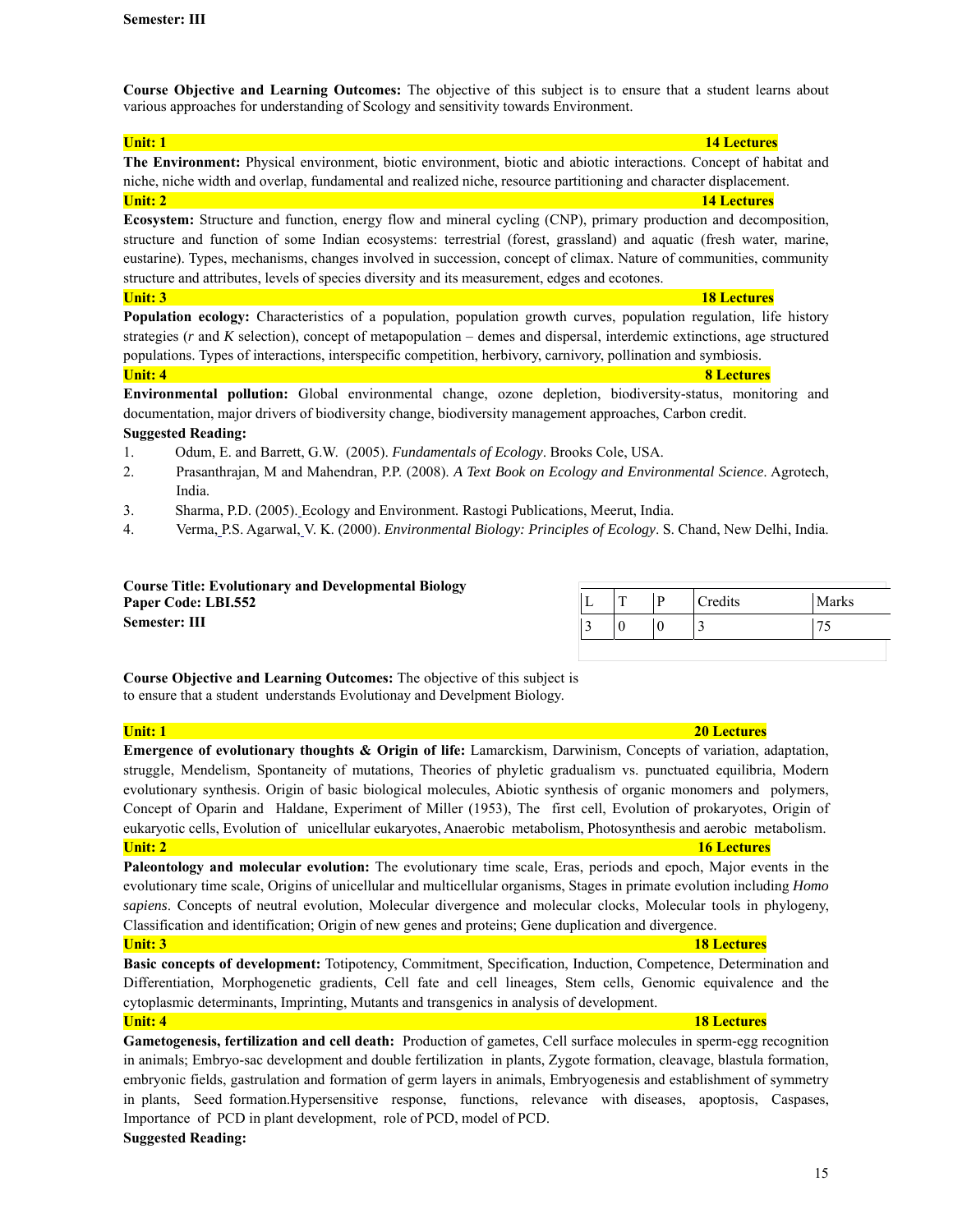- 1. Darwin, C.R. (1911). *On the origin of species by means of natural Selection, or preservation of favoured races in the struggle for life*. Hurst Publishers, UK.
- 2. Dawkins, R. (1996). *The Blind Watchmaker*, W.W. Norton & Company Jones and Bartlett Publishers.
- 3. Futuyma, D.J. (2009). *Evolution*. Sinauer Associates Inc. USA.
- 4. Hake, S. and Wilt, F. (2003). *Principles of Developmental Biology*. W.W. Norton & Company, New York, USA.
- 5. Hall, B.K. and Hallgrimsson, B. (2007). *Strickberger's Evolution.* Jones and Bartlett Publishers, India.
- 6. Lewin, R. (2004). *Human Evolution An Illustrated Introduction*. Wiley-Blackwell, USA.
- 7. Scott, F. and Gilbert, S.F. (2010). *Developmental Biology*. Sinauer Associates, Inc. USA.
- 8. Slack, J.M.W. (2005). *Essential Developmental Biology*, Wiley-Blackwell, USA.

| <b>Course Title: Microbiology</b> |          |   |   |         |              |
|-----------------------------------|----------|---|---|---------|--------------|
| Paper Code: LBI.553               | <b>L</b> | œ | D | Credits | <b>Marks</b> |
| Semester: III                     |          |   |   |         | 75           |
|                                   |          |   |   |         |              |

**Course Objective and Learning Outcomes:** The objective of this subject is to ensure that a student understands Microbiology

**Unit: 1 16 Lectures 16 Lectures 16 Lectures 16 Lectures 16 Lectures Prokaryotic, Eukaryotic structure and function:** Cell structure and function, Classifications. Bacteria, Fungi, Protozoa, Algae, and viruses, Structure of major viruses, and Viral replication.

**Unit: 2 16 Lectures 16 Lectures 16 Lectures** 

**Growth, nutrition & control:** Phases in bacterial growth, Growth Curve, Calculation of G-time, Physical and environmental requirements of growth, Microbial nutritional requirements, Types of culture media. Physical and Chemical methods, Antimicrobial drugs, Antibiotic assays, Drug resistance in bacteria.

| Unit: $3$                                                                                                    | 6 Lectures         |
|--------------------------------------------------------------------------------------------------------------|--------------------|
| <b>Microbial Genetics:</b> DNA replication, Transcription and translation, Operon, Horizontal Gene Transfer. |                    |
| <b>Unit: 4</b>                                                                                               | <b>16 Lectures</b> |

**Applied Microbiology:** Environmental microbiology, Microbial ecology, Aquatic Microbiology, Food, Dairy and Agricultural Microbiology, Industrial Microbiology. Major bacterial diseases of animals and plants, Airborne, Foodborne, Soil-borne, Nosocomial and Sexually Transmitted/Contagious Diseases, Principles of disease and epidemiology, Host-Microbe relationship, Viral pathogenesis, Major viral diseases of plants and animals.Avian Influenza A/H5N1, A/H1N1 Swine Influenza, SARS, AIDS, Japanese encephalitis, Malaria and Tuberculosis, West Nile, Mechanisms of emergence and reemergence.

### **Suggested Reading:**

- 1. Bauman, R.W. (2011). *Microbiology with Diseases by Body System*. Benjamin Cummings, USA.
- 2. Capuccino, J.G. and Sherman, N. (2004). *Microbiology-A Laboratory Manual*. Benjamin Cummings, USA.
- 3. Pelczar, M. J., Chan, E.C.S. and Krieg, N.R. (1993). *Microbiology: Concepts and Applications*. McGraw-Hill Inc. USA.
- 4. Pommerville, J.C. (2010). *Alcamo's Fundamentals of Microbiology*. Jones & Bartlett Publishers, USA.
- 5. Prescott, L.M., Harley, J.P. and Klein, D.A. (2004). *Microbiology*. McGraw-Hill Science, USA.
- 6. Strelkauskas, A., Strelkauskas, J. and Moszyk-Strelkauskas, D. (2009). *Microbiology: A Clinical Approach.* Garland Science, New York, USA.
- 7. Tortora, G.J., Funke, B.R. and Case, C.L. (2009). *Microbiology: An Introduction.* Benjamin Cummings, USA.

### **Course Title: Complex Algorithms in Bioinformatics Paper Code: LBI.554 Semester: III**

| – | D | Credits | Marks                    |
|---|---|---------|--------------------------|
|   |   | ↗<br>ت  | $\overline{\phantom{a}}$ |

**Course Objective and Learning Outcomes:** The objective of this subject is to

inculcate the understanding about complex algorithms currently in use in Bioinformatics.

**Unit 1 14Hours** 

TSP; Weight matrices: Sequence weighting, pseudo count correction for low counts, Gibbs sampling, and Psi-Blast

Dynamic programming: Needleman-Wunsch, Smith-Waterman, and alignment heuristics; Data redundancy and homology reduction: Hobohm and other clustering algorithms

### Unit 2 **14Hours 14Hours**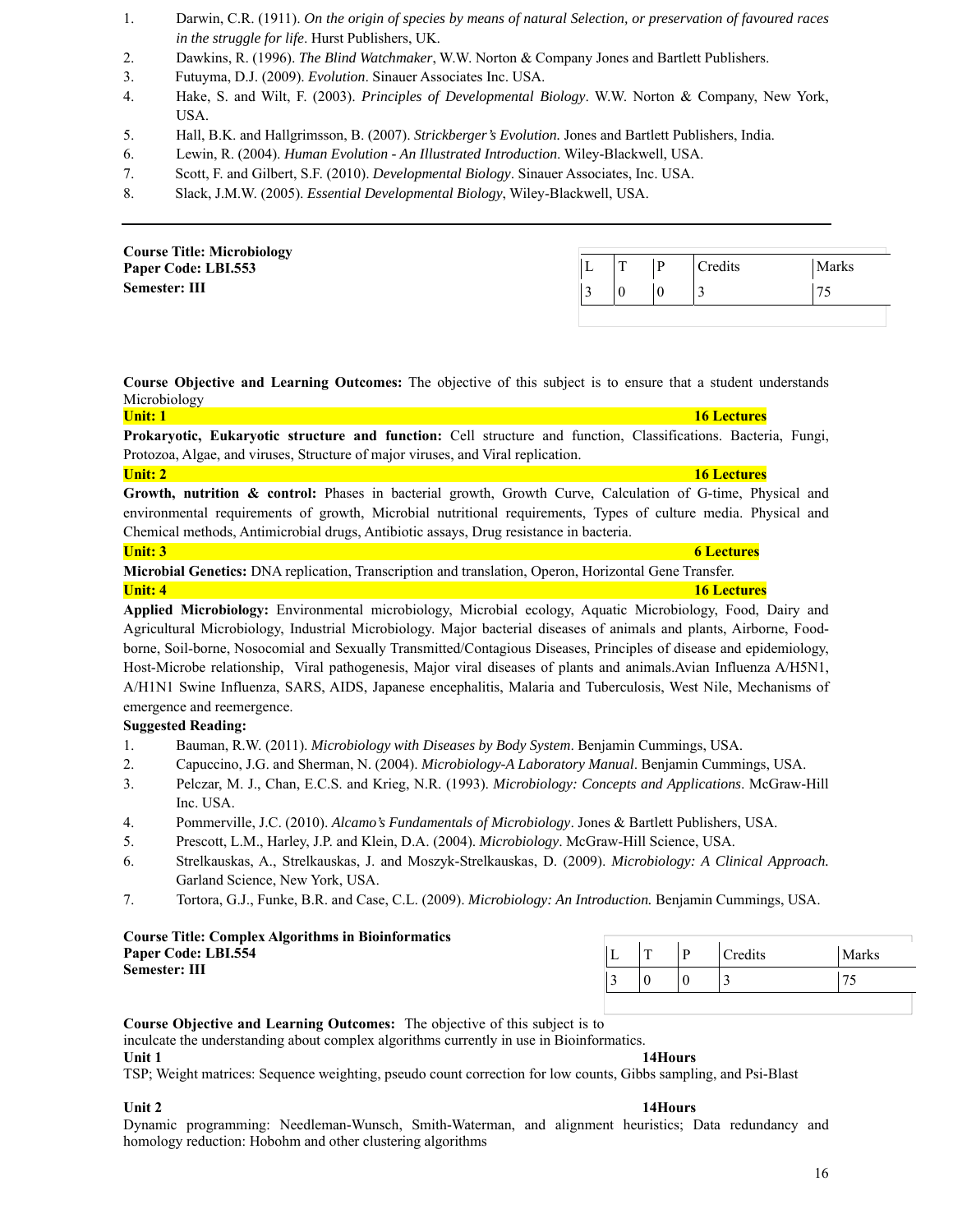Unit 3 **14Hours 12Hours** Hidden Markov Models: Model construction, Viterbi decoding, and posterior decoding, and Baum Welsh HMM learning

## Unit 4 **14Hours 12Hours**

Artificial neural networks: Architectures and sequence encoding, feed-forward algorithm, and back propagation; BCO;

ACO; Genetic Algorithm

## **Suggested Reading**

- **1.** Mastering Algorithms with Perl; Oreilly
- **2.** Algorithms by Robert Sedgewick
- **3.** Art of Computer Programming, Volume 1: Fundamental Algorithms by Donald Ervin Knuth

| <b>Course Title: Complex Algorithm Lab</b> |  |         |              |
|--------------------------------------------|--|---------|--------------|
| Paper Code: LBI.555                        |  | Credits | <b>Marks</b> |
| Semester: III                              |  |         | 25           |
|                                            |  |         |              |

Making computer programs based on the following approaches for solving Travelling sales man problem

- Bee Colony Optimization
- Ant Colony Optimization
- Genetic Algorithm

Training Artificial neural networks for pattern predictions (different types feed-forward algorithm, and back propagation)

## **Suggested Reading**

- 1. Mastering Algorithms with Perl; Oreilly, 2011
- 2. Algorithms by Robert Sedgewick, 2011
- 3. Art of Computer Programming, Volume 1: Fundamental Algorithms by Donald Ervin Knuth, 1997

| <b>Course Title: Molecular Dynamics</b> |  |                |       |
|-----------------------------------------|--|----------------|-------|
| Paper Code: LBI.556                     |  | <b>Tredits</b> | Marks |
| Semester: III                           |  |                | 100   |

## **Course Objective and Learning Outcomes:** The objective of this subject is

to ensure that a student learns modelling of biomolecular structures and understanding the dynamics of the structural transitions.

### **Unit 1 14 Hours 14 Hours**

Biomolecular Modeling and Structure - molecular modeling today: overview of problems, tools, and solution analysis, minitutorials in protein and nucleic acid structure. Techniques for Conformational Sampling- Monte Carlo, global optimization, etc.

**Unit 2** 14 Hours **14 Hours** Molecular Mechanics: general features, bond stretching, angle bending, improper torsions, out of plane bending, cross terms, non-bonded interactions, Ramachandran diagram point charges, calculation of atomic charges, polarization, van der waals interactions, hydrogen bond interactions, Water models, Force field, all atoms force field and united atom force field.

## **Unit 3** 14 Hours

**Energy minimization:** Steepest descent, conjugate gradient – Derivatives, First order steepest decent and conjugate gradients. Second order derivatives Newton-Raphson, Minima, maxima saddle points and convergence criteria.-non derivatives minimization methods, the simplex, sequential univariative, Newton's equation of motion, equilibrium point, radial distribution function, pair correlation functions, MD methodology, periodic box, Solvent access, Equilibration, cut-offs.

## **Unit 4 14 Hours**

**Simulation methods :** algorithm for time dependence; leapfrog algorithm, Verlet algorithm, Boltzmann velocity, time steps, duration of the MD run, Starting structure, analysis of MD job, uses in drug designing, ligand protein interactions. Various methods of MD, Monte Carlo, systematic and random search methods. Differences between MD and MC, Energy, Pressure, Temperature, Temperature dynamics, simulation softwares. Various methods of MD, Monte Carlo, systematic and random search methods.

## **Suggested Readings:**

1. Andrew R.Leach Molecular Modelling Principles and applications . (2001) II ed . Prentice Hall.

2. Fenniri, H. "Combinatorial Chemistry – A practical approach",(2000) Oxford University Press, UK.

3. Lednicer, D. "Strategies for Organic Drug Discovery Synthesis and Design"; (1998) Wiley International Publishers.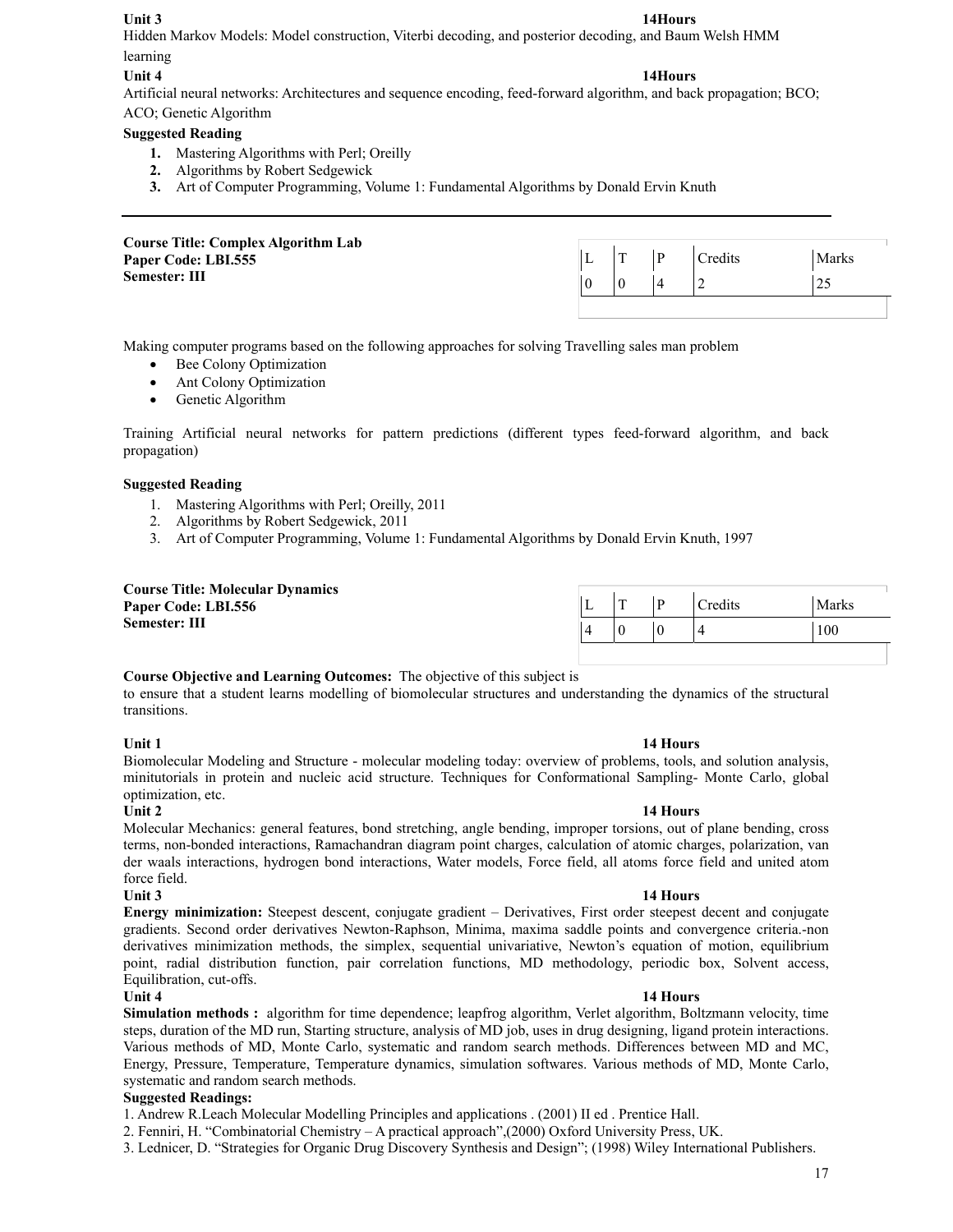4. Gordon, E.M. and Kerwin, J.F "Combinatorial chemistry and molecular diversity in drug discovery" (1998) Wiley-Liss Publishers.

### **Course Title: Computational Genomics and Proteomics**

**Paper Code: LBI.557 Semester: III** 

|        | m | D | Credits | Marks               |
|--------|---|---|---------|---------------------|
| $\sim$ |   |   | ∼<br>_  | $\sim$ $\sim$<br>υU |
|        |   |   |         |                     |

## **Unit 1 7 Hrs**

The Importance of DNA-Protein Interactions During Transcription. Initiation-Regulation of Transcription, Synthesis and Processing of the Proteome, The Role of tRNA in Protein Synthesis, The Role of the Ribosome in Protein Synthesis, Post-translational Processing of Proteins, Protein Degradation.

## Unit 2 8 Hrs

Basic concepts on identification of disease genes, role of bioinformatics-OMIM database, reference genome sequence, integrated genomic maps, gene expression profiling; identification of SNPs, SNP database (DbSNP). Role of SNP in Pharmacogenomics, SNP arrays

## **Unit 3 16 Hrs**

DNA microarray: database and basic tools, Gene Expression Omnibus (GEO), ArrayExpress, SAGE databases

DNA microarray: understanding of microarray data, normalizing microarray data, detecting differential gene expression, correlation of gene expression data to biological process and computational analysis tools (especially clustering approaches)

### Unit 4 **6 Hrs**

Only for yeasts: building predictive models of transcriptional regulatory networks using probabilistic modeling techniques. Use of graphical models for understanding regulatory mechanisms, and use of both direct (molecular interaction data) and functional data (expression, phenotype) to constrain the models.

## **Extra Reading Topics (Not in evaluatory syllabus)**

Genomes, Transcriptomes and Proteomes, The Human Genome and its Importance, Structure of the Eukaryotic and Prokaryotic Genome, the Repetitive DNA Content of Genomes. Mechanism of Genetic Action, Gene-protein relations, Genetic fine structure, Mutational sites Complementation

How Genomes Function, Accessing the Genome, Inside the Nucleus, Chromatin Modifications and Genome Expression, Assembly of the Transcription Initiation Complex , Metagenomics

### **Suggested Readings**

1. Genomics and Proteomics Functional and Computational Aspects, 2002

2. Fundamentals of Data Mining in Genomics and Proteomics, 2007

3. Data Analysis and Visualization in Genomics and Proteomics 2005

### **Course Title: Molecular Modeling and Dynamics Paper Code: LBI.558 Semester: III**

|   | n | Credits | Marks |
|---|---|---------|-------|
| υ |   |         |       |
|   |   |         |       |

- 1. Advanced Visualization Software and 3D representations with VMD and Rasmol.
- 2. Coordinate generations and inter-conversions.
- 3. Secondary Structure Prediction.
- 4. Fold Recognition, *ab initio method.*
- 5. Homology based comparative protein modeling.
- 6. Energy minimizations and optimization.
- 7. Validation of models.
	- a. WHATIF
		- b. PROSA
		- c. PROCHECK
		- d. VERIFY 3D
- 8. Protein Structure Alignment.
- 9. Modeller
- 10. Structure based Drug Design
	- a. Molecular Docking
	- b. De Novo Ligand Design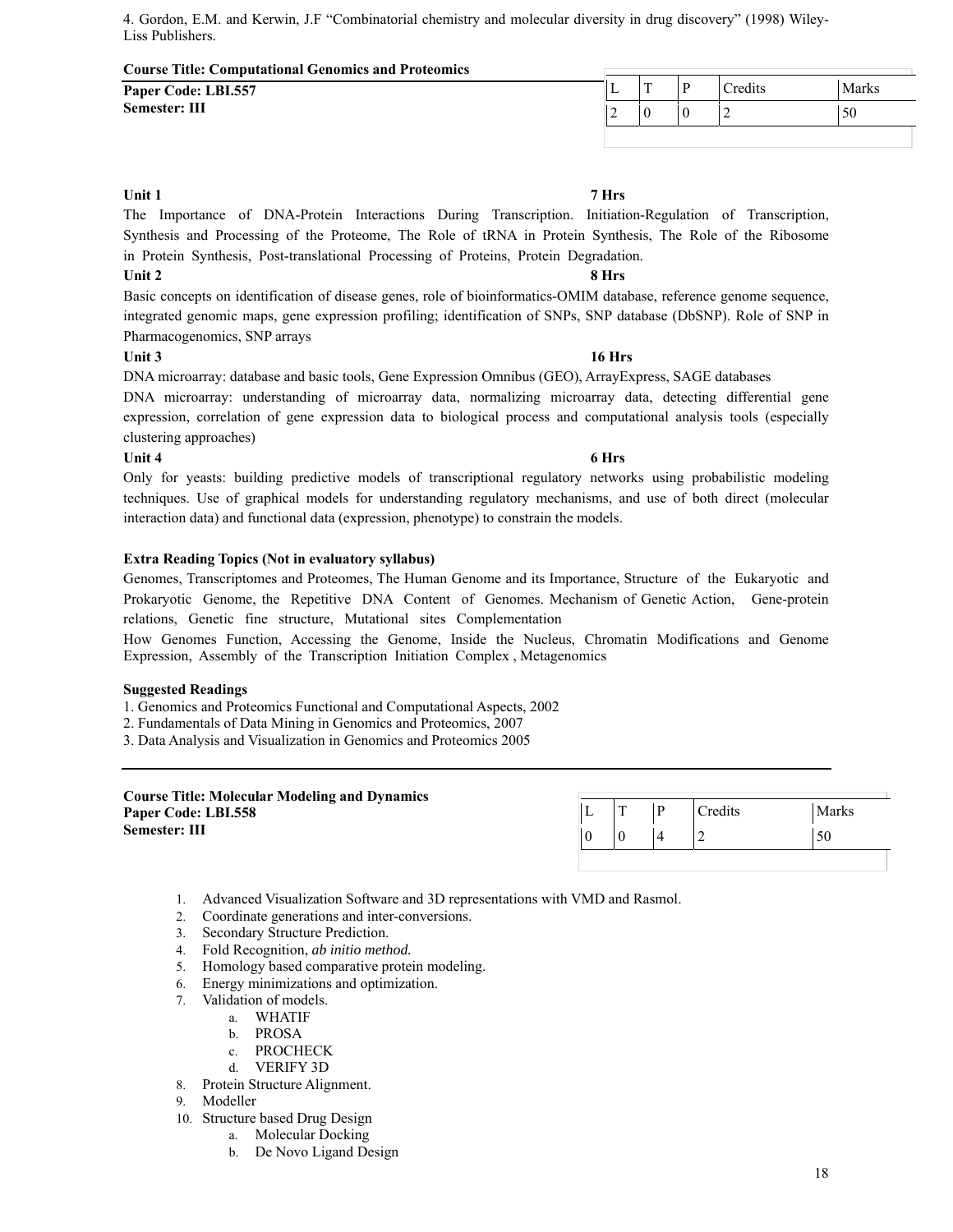- 11. Ligand based Drug Design
	- a. Pharmacophore Identification
		- b. QSAR
- 12. Molecular Dynamics with Gromacs
- 13. Binding Site Identification

### **Suggested Reading**

1. Andrew R.Leach Molecular Modelling Principles and applications. (2001) II ed . Prentice Hall.

2. Fenniri, H. "Combinatorial Chemistry – A practical approach", (2000) Oxford University Press, UK.

3. Lednicer, D. "Strategies for Organic Drug Discovery Synthesis and Design"; (1998) Wiley International Publishers.

4. Gordon, E.M. and Kerwin, J.F "Combinatorial chemistry and molecular diversity in drug discovery" (1998) Wiley-Liss Publishers.

| <b>Course Title: Systems Biology</b><br>Paper Code: LBI.571 | ∸ |  | <b>Tredits</b> | Marks |
|-------------------------------------------------------------|---|--|----------------|-------|
| <b>Semester: IV</b>                                         |   |  |                | 100   |

**Course Objective and Learning Outcomes:** The objective of this subject is to ensure that a student learns about various aspects of systems biology and molecular evolution.

### **Unit 1 14 Hours 14 Hours**

Transcription networks, basic concepts, Auto-regulation, a network motif, the feed forward loop network motif

### **Unit 2** 14 Hours **14 Hours**

Temporal programs and the global structure of transcription networks, Network motifs in developmental, signaltransduction and neuronal networks

Robustness of protein circuits, the example of bacterial chemotaxis, Robust patterning in development

Kinetic proofreading, optimal gene circuit design; Rules for gene regulation based on error minimization, Simplicity in biology

### **Suggested Reading**

- 1. An Introduction to Systems Biology: Design Principles of Biological Circuits by Uri Alon, Chapman & Hall, ISBN 1-58488-642-0.
- 2. Hake, S. and Wilt, F. (2003). Principles of Developmental Biology. W.W. Norton and Company, New York, USA.
- 3. Hall, B.K. and Hallgrimsson, B. (2007). Strickberger's Evolution. Jones and Bartlett Publishers, India.
- 4. Lewin, R. (2004). Human Evolution An Illustrated Introduction. Wiley-Blackwell, USA.

| <b>Course Title: Molecular Evolution</b><br>Paper Code: LBI.572 | ∸ |  | <sup>r</sup> redits | <b>Marks</b> |
|-----------------------------------------------------------------|---|--|---------------------|--------------|
| <b>Semester: IV</b>                                             |   |  |                     | 100          |

**Course Objective and Learning Outcomes:** The objective of Molecular Evolution would be to ensure that the student learns the nuances of Molecular Evolution.

### **Unit 1 14 Hours 14 Hours**

Comparison of DNA sequences to calculate gene distance; Convergent and divergent evolution; Mutation Vs. Substitution-Rate of Molecular Evolution. Jukes Cantor Correction and evolutionary distance

### **Unit 2** 14 Hours **14 Hours**

Hardy-weinberg equilibrium – Heterozygosity, gene frequency and heterozygosity; Loss of heterozygosity-mutant alleles-theta as the measure

### **Unit 3** 14 Hours

Molecular clock- Concepts and significance-molecular mechanisms of molecular clock- Neutral theory -gene family organization.

## **Unit 4 14 Hours**

### **Unit 3** 14 Hours

### **Unit 4 14 Hours**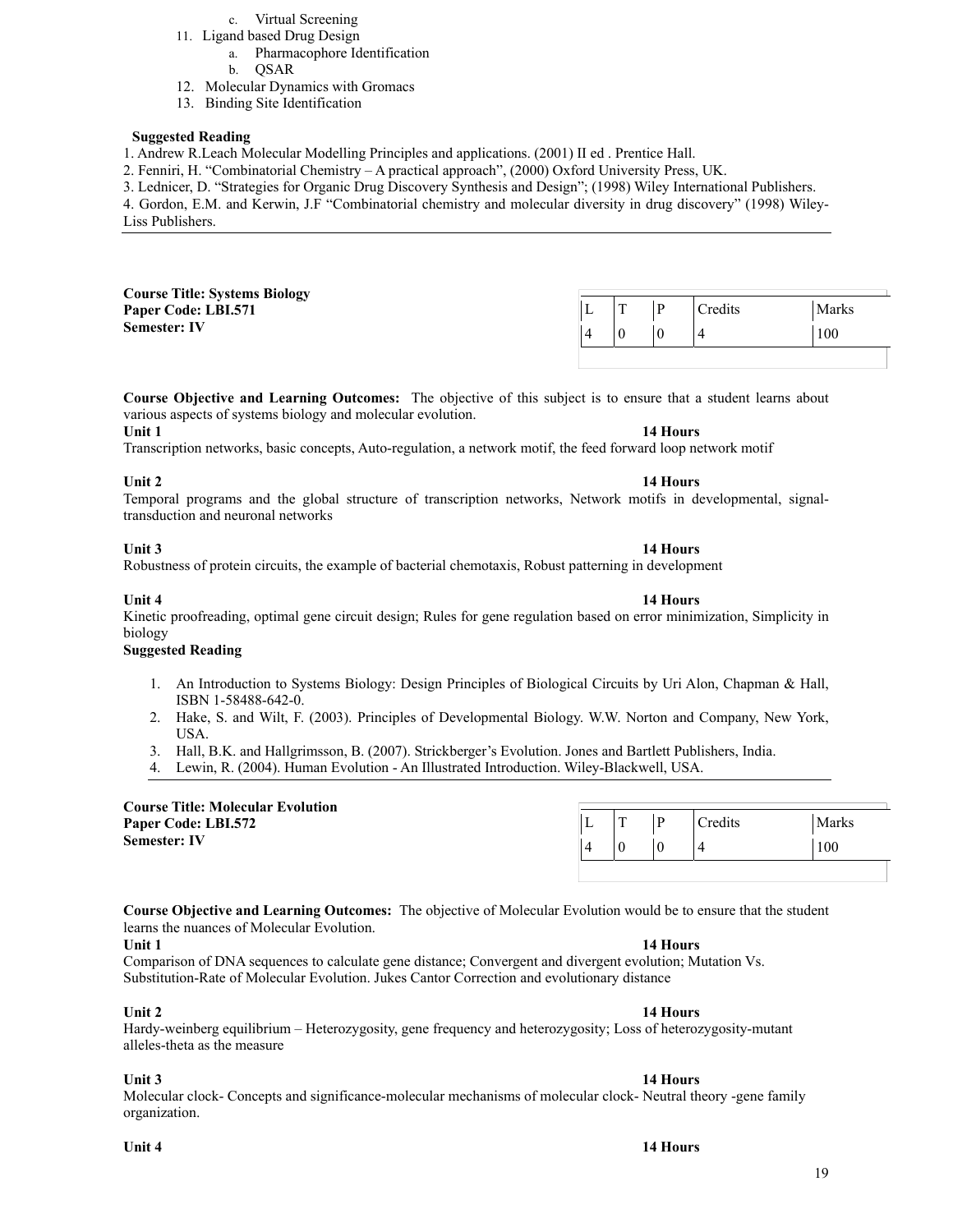Paralogy and Orthology- coordination expression in evolution-genome : content, structure and evolution. Molecular evolution of recently diverged species - Databases of Molecular evolution.

### **Suggested Reading**

- 1. Darwin, C.R. (1911). On the origin of species by means of natural Selection, or preservation of favoured races in the struggle for life. Hurst Publishers, UK.
- 2. Dawkins, R. (1996). The Blind Watchmaker, W.W. Norton & Company Jones and Bartlett Publishers.
- 3. Futuyma, D.J. (2009). Evolution. Sinauer Associates Inc. USA

**Course Title: Scientific Writing and Intellectual Property Rights Paper Code: CCC.573 Semester: IV** 

|  | <u>тг</u> | Credits | Marks |
|--|-----------|---------|-------|
|  |           |         | 100   |

Unit I: 9 classes Introduction; principles of effective writing (cutting unnecessary clutter); Principles of effective writing (verbs); Crafting better sentences and paragraphs; Organization; and streamlining the writing process; The format of an original manuscript

Unit 2: 9 classes Reviews, commentaries, and opinion pieces; and the publication process; Issues in scientific writing (plagiarism, authorship, ghostwriting, reproducible research); How to do a peer review; and how to communicate with the lay public

Unit 3: Patents 9 classes Introduction to Patents – Patentability criteria - Novelty, Non-Obviousness and industrial applicability - The Patent Act, 1970 – Inventions not patentable – Patent Specifications: Provisional and complete - Types of patent applications – compulsory licensing – Patent application Forms and fees – Types of Patent search – Prior-art search – Freedom to operate search – Patent validity/Invalidity search – state of art search - International Patent Classifications (IPC) – European patent classification (ECLA) – Cooperative patent classification (CPC) – patent claim analysis – IP landscaping.

Unit 4: IPR in Life Sciences and Computer related inventions 9 classes Patentability of Biotechnology Inventions - Protection of Genetic Resources - Patenting of seeds Moral Issues in Patenting Biotechnological Inventions – case studies on biotechnology patents -protection for Software and Computer related inventions - Protecting Trademark and Copyright in the Social media - Copyright Issues in the Digital Environment – case studies on computer related Inventions.

Tutorials on:

1. Patent search and Analytics

2. Patent strategy game shall be organized based on a real time situation for the students

Suggested Readings:

1. Intellectual Property Rights-Infringement And Remedies, 2012

2. The Craft of Scientific Writing , 1998

| <b>Course Title: M.Sc. Project Work</b> |  |  |        |    |                |          |  |  |
|-----------------------------------------|--|--|--------|----|----------------|----------|--|--|
| Paper Code: LBI.599                     |  |  | $\sim$ |    | <b>Tredits</b> | Marks    |  |  |
| <b>Semester: IV</b>                     |  |  |        | 24 |                | $S/US^*$ |  |  |
|                                         |  |  |        |    |                |          |  |  |

**Course Objective and Learning Outcomes**: The objective of dissertation part II would be to ensure that the student learns the nuances of the scientific research. Herein the student shall have to carry out the experiments to achieve the objectives as mentioned in the synopsis. The data collected as a result of experiments must be meticulously analyzed in light of established scientific knowledge to arrive at cogent conclusions.

The Evaluation criteria shall be multifaceted as detailed below:

**S.No. Criteria** Criteria **Marks allotted Marks allotted Marks** allotted 1. Report Writing S/US